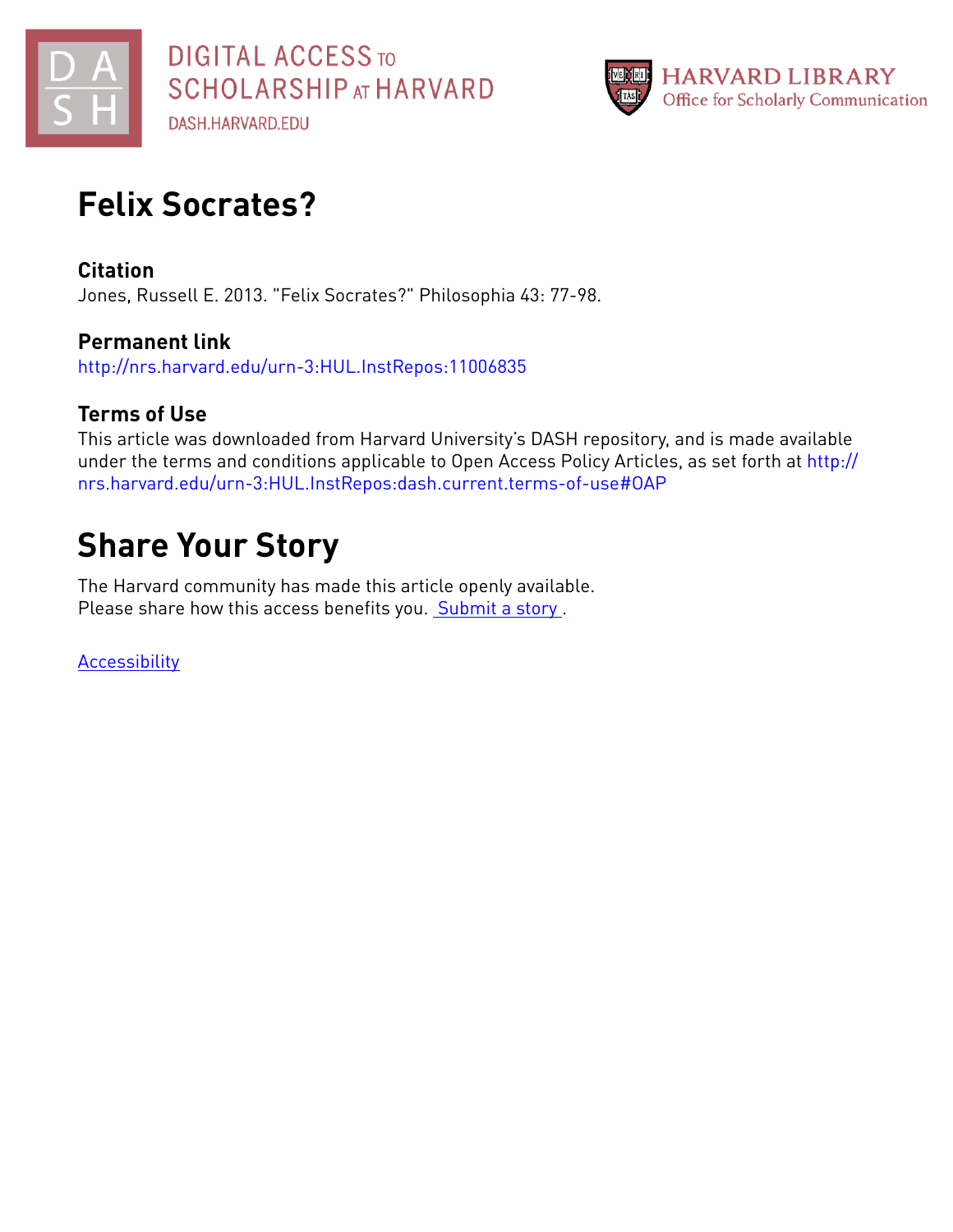#### **Felix Socrates?**

Russell E. Jones, Harvard University

Abstract: I argue that Socrates, by his own lights, failed to achieve happiness. This result is important not so much for what it reveals about Socrates' own well-being, but for what it reveals about the Socratic conception of happiness.

#### **1. Felix Socrates – a powerful portrait**

I want to challenge a widely held view about Socrates<sup>1</sup>, a view that Gregory Vlastos eloquently articulated in a brief epilogue to *Socrates: Ironist and Moral Philosopher*, titled "Felix Socrates"<sup>2</sup>. Vlastos' piece is worth quoting at some length, not only because of his characteristically flowing prose, but also because of how well he articulates a view that many readers of Plato have found compelling: Plato's Socrates, contrary to what the majority of the jury thinks of him, and contrary to what many of his interlocutors like Callicles and Thrasymachus think of him, is no misguided or misfortunate failure but a grand success. He has achieved happiness; he is flourishing. Indeed, the central lesson to be learned from Socrates' life is that happiness is achieved through the single-minded and relentless pursuit of virtue. It is precisely through his own practice of philosophy and the pursuit of virtue that Socrates achieved happiness. As Vlastos puts it:

<sup>&</sup>lt;sup>1</sup> Throughout, I am talking about the character Socrates in Plato's dialogues.<br> $2 \text{ G. VI A STOS}$ , Socrates, Inquirt and Monal Philosopher, Ithose, Corpell Uni

G. VLASTOS, *Socrates, Ironist and Moral Philosopher*, Ithaca, Cornell University Press, 1991, pp. 233-235.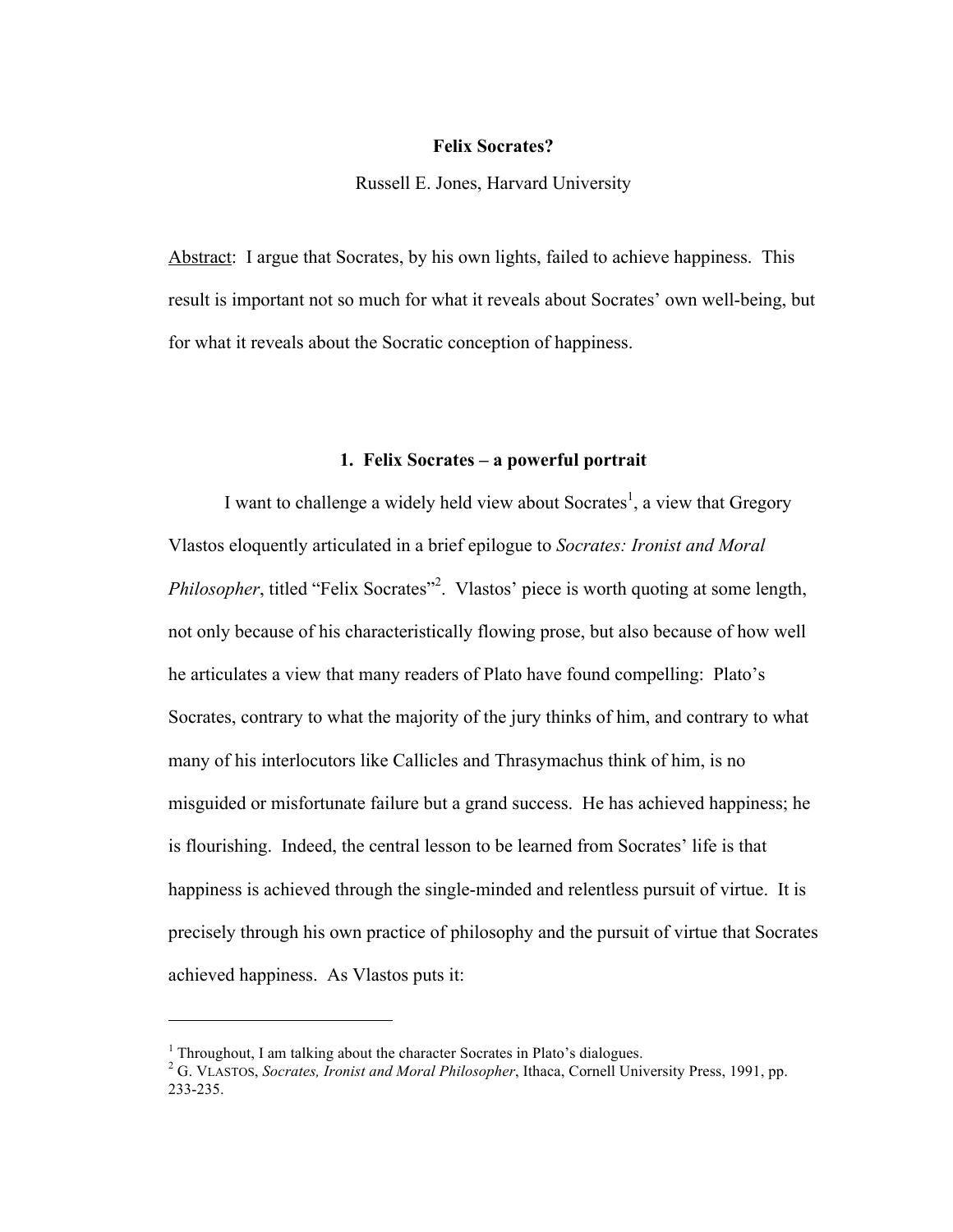Confronting an imaginary detractor who reviles him for having lived in a way which now puts him in danger of being executed as a criminal, [Socrates] replies:

*Ap.* 28b-d: "Man, you don't speak well if you believe that someone worth anything at all would give countervailing weight to danger of life or death or give consideration to anything but this when he acts: whether his action is just or unjust, the action of a good or of an evil man. Mean, on your view, would be those demigods who died in Troy, the rest of them and the son of Thetis . . . Do you think *he* gave any thought to life or death?"

. . . Achilles gambles happiness for honor, prepared to lose. And lose he does. He dies grief-stricken. . . . So too other heroic figures in the tragic imagination of the Greeks die overwhelmed by grief. Antigone goes to her death in unrelieved gloom, fearing that even the gods have forsaken her. Alcestis is so devastated, she thinks of herself as having already "become nothing" before her death. But not Socrates.

In the whole of the Platonic corpus, nay in the whole of our corpus of Greek prose or verse, no happier life than his may be found. He tells the court how happy he has been plying daily his thankless elenctic task, expecting them to think what he tells them too good to be believed:

*Ap.* 38a: "And if I were to tell you that there can be no greater good for a man than to discourse daily about virtue and about those other things you hear me discuss, examining myself and others – for the unexamined life is not worth living by man – you will believe me even less."

If we are to "count no man happy before the end," we have Plato's assurance that his hero's happiness would meet that test:

*Phd.* 117b-c: "He took the cup most cheerfully, O Echecrates, without any change of color or expression on his face . . . He drained it very easily, in good humor."

Is this surprising? If you say that virtue matters more for your own happiness than does everything else put together, if this is what you say and what you mean – it is for real, not just talk – what is there to be wondered at if the loss of everything else for virtue's sake leaves you light-hearted, cheerful? If you believe what Socrates does, you hold the secret of your happiness in your own hands. Nothing the world can do to you can make you unhappy.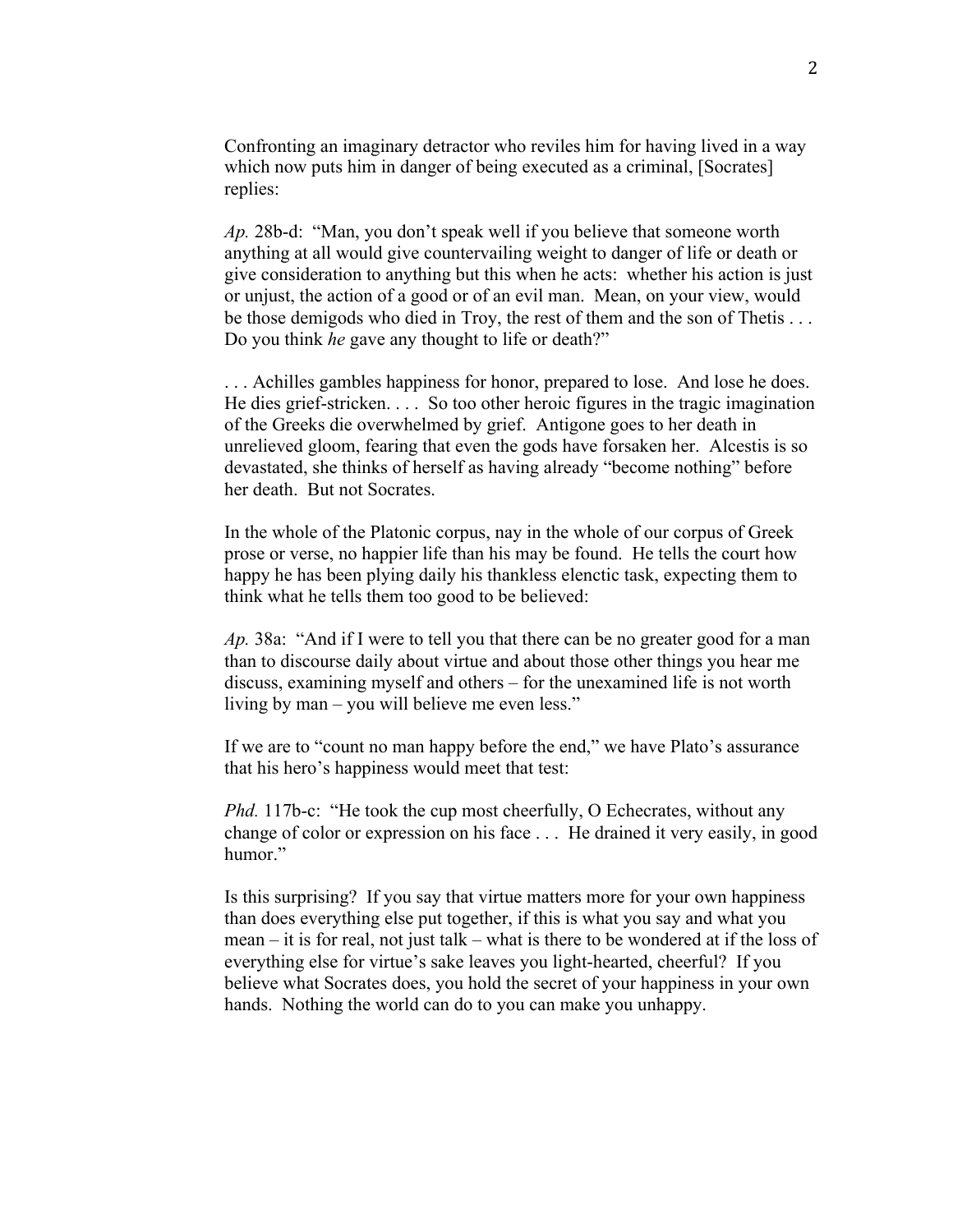In the quest for happiness the noblest spirits in the Greek imagination are losers: Achilles, Hector, Alcestis, Antigone. Socrates is a winner. He has to be. Desiring the kind of happiness he does, he can't lose.

Vlastos' confidence in Socrates' happiness comes primarily from two elements of Socrates' speech in the *Apology*. On the one hand, Socrates makes various claims to the effect that the pursuit of virtue ought to take precedence over all other pursuits. So at 28b-d (quoted above), Socrates reveals his commitment that the pursuit of virtue ought even to take precedence over the pursuit of survival. This is not the only passage Vlastos could have cited. A bit later, Socrates famously tells the jurors how he would respond if they offered to acquit him on the condition that he cease to practice philosophy.

I would say to you. . . "I shall not cease to practice philosophy, to exhort you and in my usual way to point out to any one of you whom I happen to meet: Good Sir, you are an Athenian, a citizen of the greatest city with the greatest reputation for both wisdom and power; are you not ashamed of your eagerness to possess as much wealth, reputation and honors as possible, while you do not care for nor give thought to wisdom or truth, or the best possible state of your soul?" Then, if one of you disputes this and says he does care, I shall not let him go at once or leave him, but I shall question him, examine him and test him, and if I do not think he has attained the goodness that he says he has, I shall reproach him because he attaches little importance to the most important things and greater importance to the inferior things. I shall treat in this way anyone I happen to meet, young and old, citizen and stranger, and more so the citizens because you are more kindred to me. Be sure that this is what the god orders me to do, and I think there is no greater blessing for the city than my service to the god. For I go around doing nothing but persuading both young and old among you not to care for your body or your wealth in preference to or as strongly as for the best possible state of your soul, as I say to you: "Wealth does not bring about virtue, but virtue makes wealth and everything else good for men, both individually and collectively." (*Ap.* 29d2-30b4; Grube trans., lightly modified)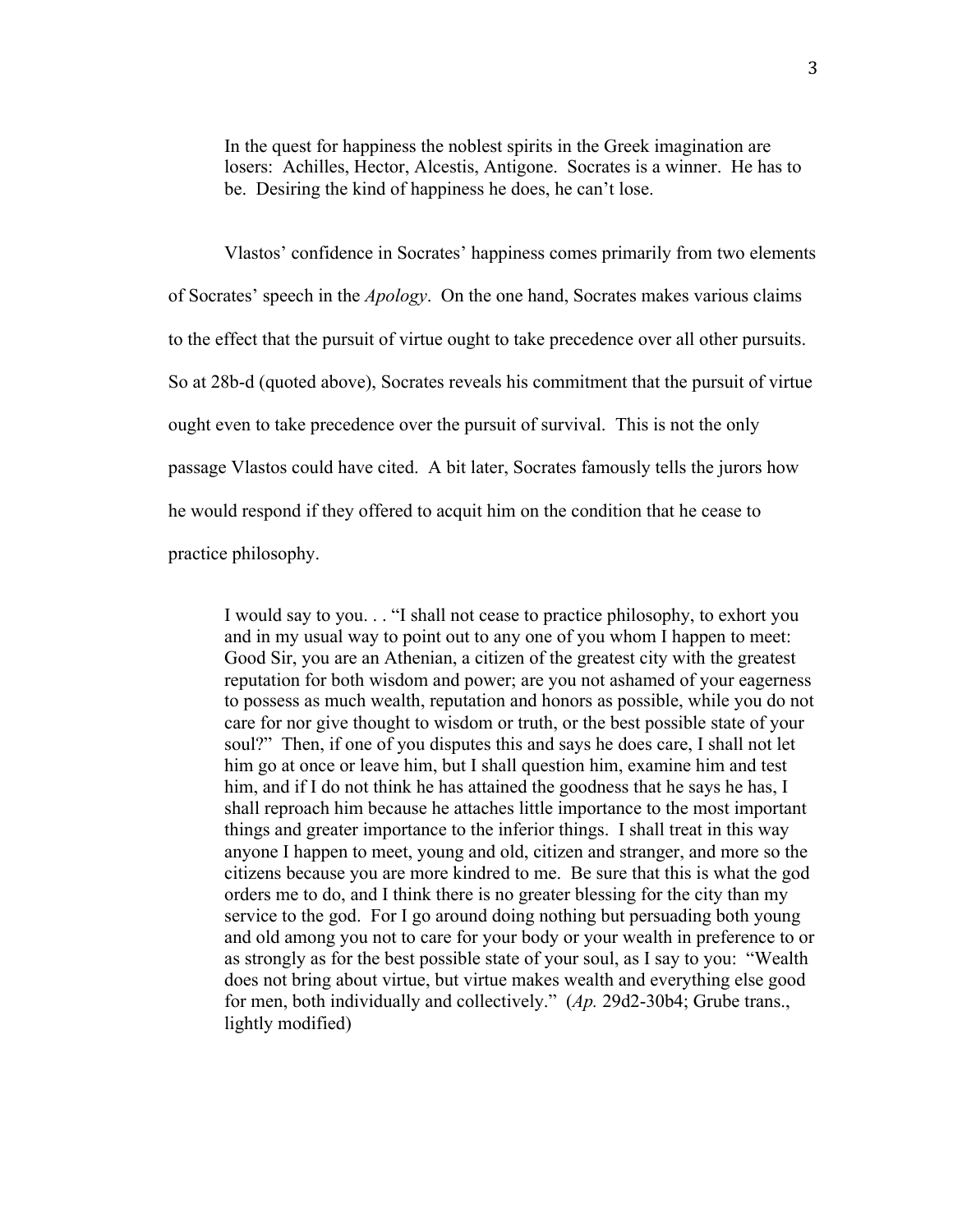In this passage, Socrates makes it clear that the pursuit of virtue, the best or most excellent condition of the soul, ought to trump the pursuit of wealth, esteem and honor, and the excellent condition of the body. To place such things as wealth above virtue, and to pursue such things more zealously, is to turn the proper value scheme on its head. Attaching the appropriate importance to virtue is such a benefit, and failure to do so such a shame, that, as Socrates tells us, he spends all his time going around exhorting and persuading people to care for virtue above wealth and the like. He does so in his customary manner of confronting others to elicit their claims to care for virtue above other things. When they make such claims, he tests them and, if he finds that their claims do not hold good, he reproaches them. He goes so far as to claim that virtue is not only more important than wealth and other goods, but is actually the source of their goodness. Clearly, Socrates advocates the single-minded pursuit of virtue.

On the other hand, Socrates also makes various claims to the effect that the practice of philosophy, to which he devotes his life, is the greatest good or the thing that produces happiness<sup>3</sup>. Vlastos is not the only scholar to pick up on this and use it to argue forcefully that Socrates is happy; Brickhouse and Smith do so, as well<sup>4</sup>. So at

<sup>&</sup>lt;sup>3</sup> Perhaps the pursuit of virtue and the practice of philosophy amount to the very same thing, for Socrates.

<sup>&</sup>lt;sup>4</sup> They argue that happiness derives from good activity, and that one activity in particular stands out in Socrates' life: his practice of philosophy, or the examination of himself and others.

It is precisely this activity, according to Socrates, that has made his life worthwhile. Socrates shows that he regards this activity as necessary for happiness when he says, "the unexamined life is not worth living for a human being" (*Ap.* 38a5-6). He goes on to show that he thinks it is sufficient for happiness when he indicates that so long as he could engage in this activity, Socrates would consider himself happy: he would count it as an "inconceivable happiness"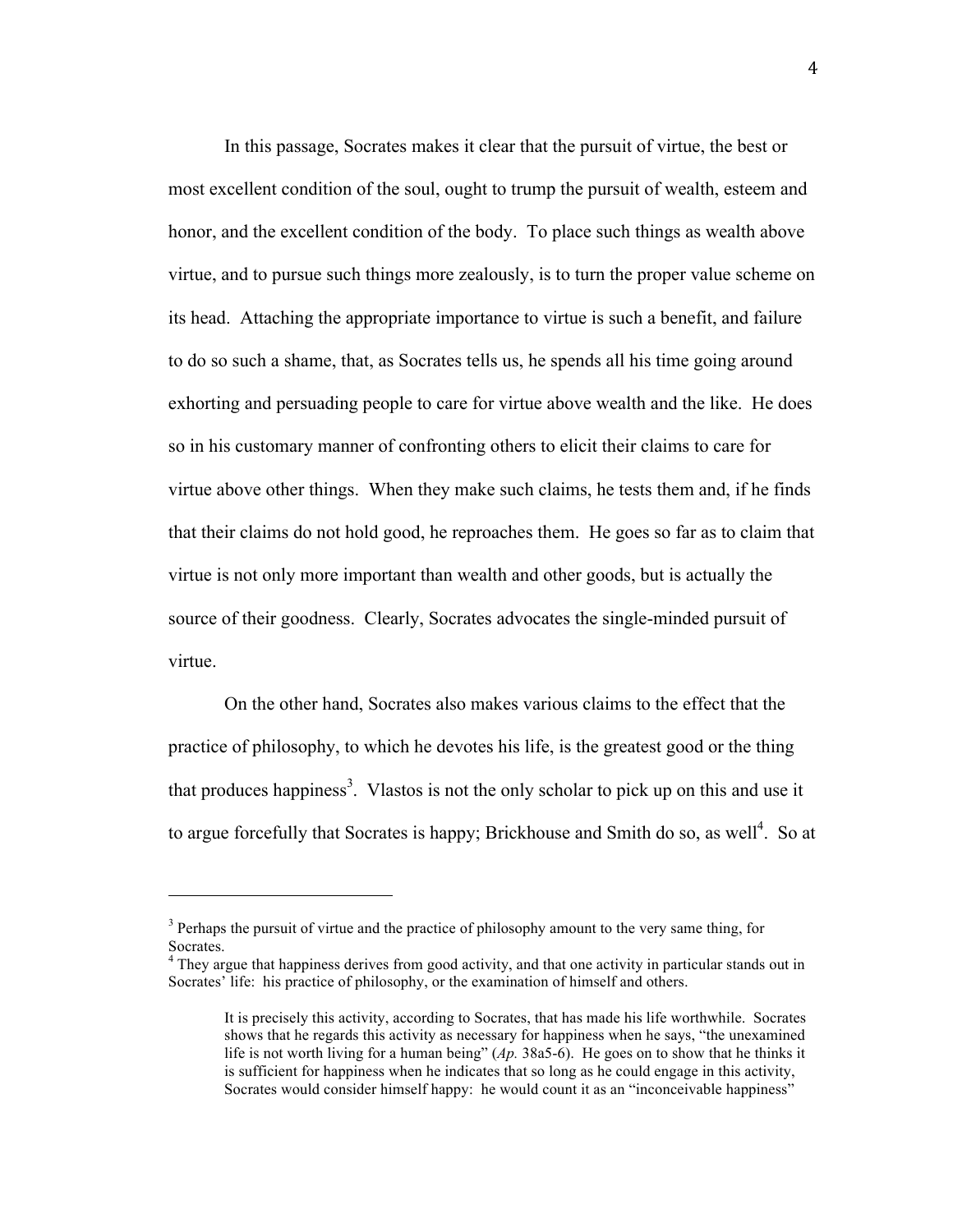38a, quoted above, Socrates says that there is no greater good than the daily discussion of virtue, which Socrates wholeheartedly engages in, while encouraging others to do the same. But, plausibly, if this practice is the greatest good for humans, then those who engage in it – and thereby attain this highest good – are happy. Indeed, we might think that Socrates expresses this idea quite explicitly at 41b1-c7, when he describes what life in Hades might be like:

It would be a wonderful way for me to spend my time whenever I met Palamedes and Ajax, the son of Telamon, and any other of the men of old who died through an unjust conviction, to compare my experience with theirs. I think it would be pleasant. Most important, I could spend my time testing and examining people there, as I do here, as to who among them is wise, and who thinks he is, but is not. What would one not give, gentlemen of the jury, for the opportunity to examine the man who led the great expedition against Troy, or Odysseus, or Sisyphus, and innumerable other men and women one could mention? It would be an extraordinary happiness (άμήχανον ἂν εἶη  $\epsilon \dot{\phi}$ δαιμονίας) to talk with them, to keep company with them and examine them. In any case, they would certainly not put one to death for doing so. They are happier (εὐδαιμονέστεροι) there than we are here in other respects, and for the rest of time they are deathless, if indeed what we are told is true. (*Ap.* 41b1-c7; Grube trans.)

In this passage, Socrates imagines himself continuing in the afterlife in Hades his daily practice of philosophy. He imagines himself doing just what he is doing here: talking to people about virtue, and testing and examining those who think they are wise to see if they really are wise. The only apparent differences are the notoriety of his interlocutors and the lack of limitations on how long this practice can continue,

since the participants would be "deathless". But if the limitless continuation of his

<sup>(</sup>*Ap.* 41c3-4) if death offers him the opportunity to pursue his mission with the dead in Hades. (T. C. BRICKHOUSE AND N. D. SMITH, *Plato's Socrates*, Oxford, Oxford University Press, 1994, pp. 129-130)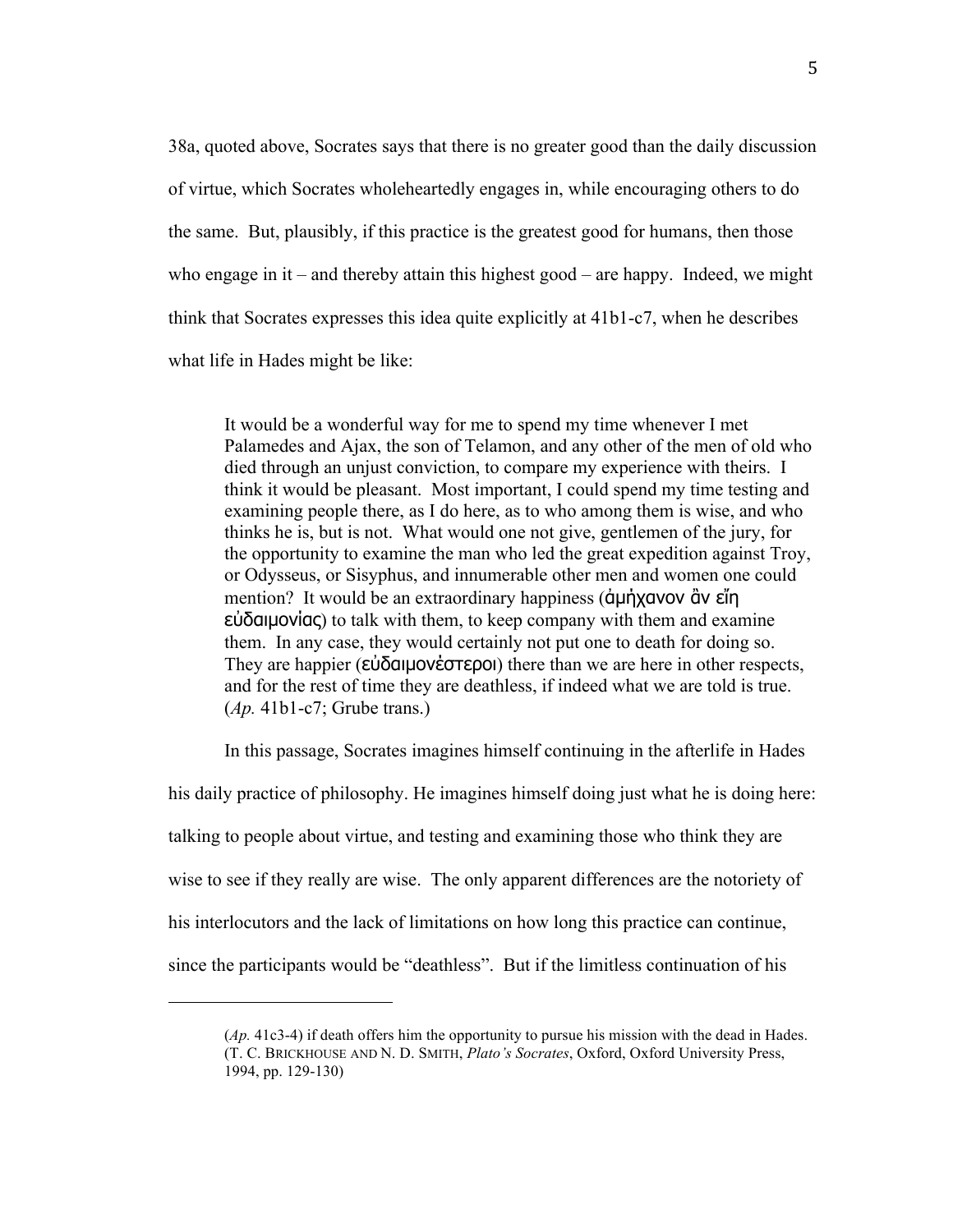current activities – albeit with more famous interlocutors – would be "extraordinary happiness", then it seems that Socrates must be happy now and in this life. For in this life he practices constantly the very same activities that are alleged to bring extraordinary happiness in the next life. If this is what brings happiness in the next life, it is plausible to think that this same thing brings happiness in this life, as well.

There is quite a bit of evidence, then, especially in the *Apology*, that seems to suggest that Socrates is happy. Nevertheless, I do not think that this portrait of Socrates can be sustained. To show this, I will argue that a famous argument in the *Apology*, that death is one of two things, either of which is good, has implications for how happy Socrates can take himself to be. Indeed, the argument shows that Socrates must take himself to fall short of happiness. I will then suggest that given certain Socratic commitments that are widely attested in the dialogues, this is exactly what we should expect from Socrates. Finally, I will consider how to account for the apparent evidence in the *Apology* that Socrates does count himself happy.

#### **2. Evidence against the powerful portrait**

#### 2.1 *Apology* 40c5-41a8

There is clear evidence in the *Apology* that Socrates is not happy. The passage I want to focus on is a familiar one, the so-called "death is one of two things" argument at 40c5-41a8. Here is the passage:

Let us reflect in this way, too, that there is good hope that death is a blessing, for it is one of two things: either the dead are nothing and have no perception of anything, or it is, as we are told, a change and a relocating for the soul from here to another place. If it is complete lack of perception, like a dreamless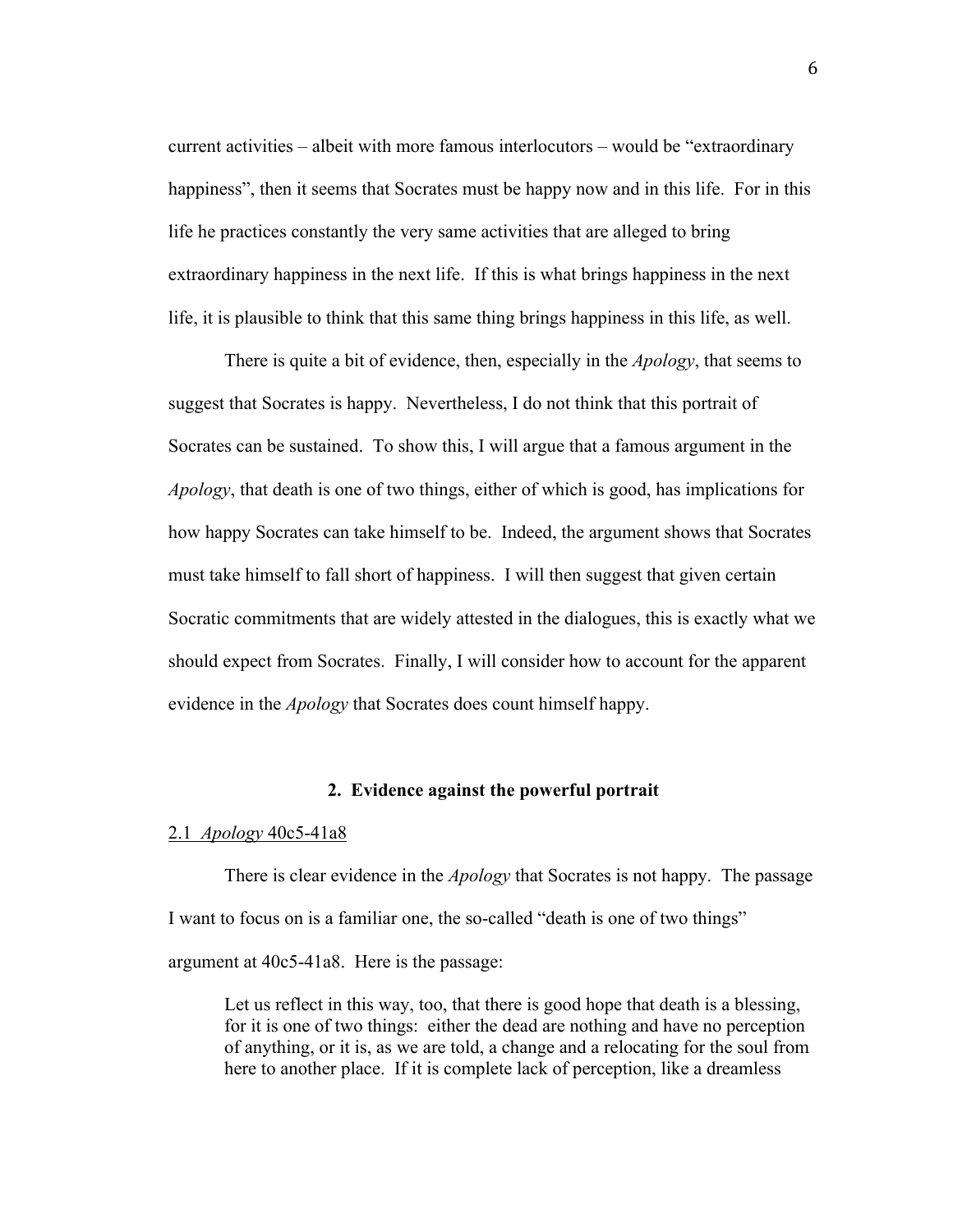sleep, then death would be a great advantage. For I think that if one had to pick out that night during which a man slept soundly and did not dream, put beside it the other nights and days of his life, and then see how many days and nights had been better and more pleasant than that night, not only a private person but the great king would find them easy to count compared with the other days and nights. If death is like this I say it is an advantage, for all eternity would then seem to be no more than a single night. If, on the other hand, death is a change from here to another place, and what we are told is true and all who have died are there, what greater blessing could there be, gentlemen of the jury? If anyone arriving in Hades will have escaped from those who call themselves jurymen here, and will find those true jurymen who are said to sit in judgment there, Minos and Rhadamanthus and Aeacus and Triptolemus and the other demi-gods who have been upright in their own life, would that be a poor kind of change? Again, what would one of you give to keep company with Orpheus and Musaeus, Hesiod and Homer? I am willing to die many times if that is true. (*Ap.* 40c5-41a8; Grube trans.)

As Socrates formulates it, the argument is a simple constructive dilemma. Death is one of two things. Either the dead are nothing and have no perception of anything, or death is a change and relocating of the soul from here to another place. Either way, it is a great advantage. So, death is a great advantage. The passage is familiar not only to scholars, but also to many undergraduates, who have been given the passage as an example of how *not* to argue. It is, of course, valid. But each of the premises has been questioned. Plato scholars have tended to agree that there is something wrong with the argument, and as a result some have tried to downplay Socrates' reliance on it, suggesting that he does not mean it seriously, or that he does not mean it to bear much weight, or that he means it to be persuasive only to the non-philosophical members of the jury. I will return to the merits of the argument momentarily. For now, suffice it to note that Socrates certainly seems to take it seriously. If it did not strike us as a bad argument, we would not doubt that Socrates means it seriously.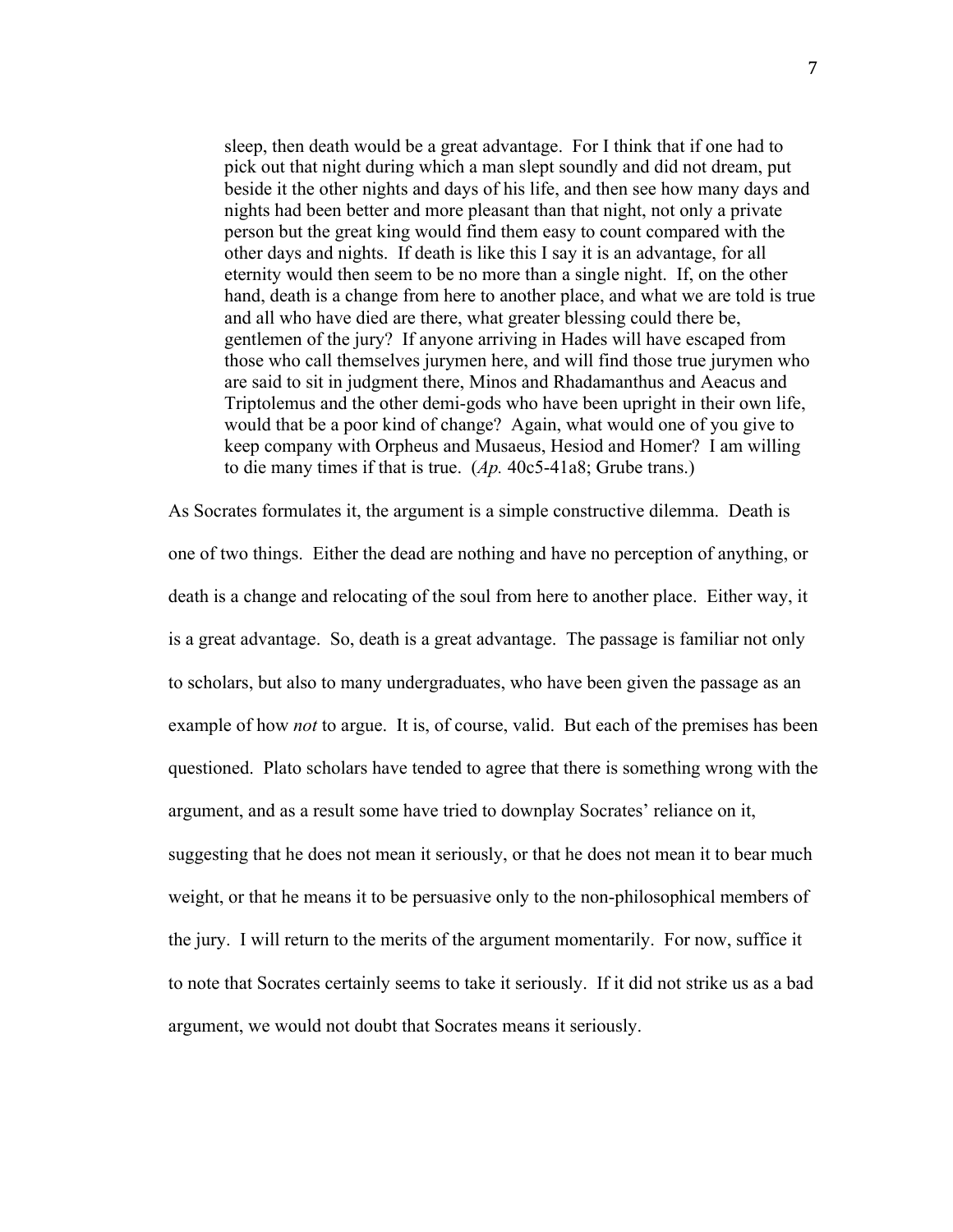Supposing he does mean it seriously, it has a simple and striking implication for our main question, whether Socrates was happy. The first of the two possibilities is that the dead are nothing and have no perception of anything. Put another way, after you die you no longer exist. Call this 'annihilationism'. What is striking is that Socrates claims that if annihilationism is true, then death is a great advantage. But to say that annihilation would be a great advantage for Socrates is to say that he would be better off not existing at all than to go on living. Someone who would be better off not existing at all than to go on living is not happy<sup>5</sup>. So Socrates, at least by his own lights, is not happy, for he thinks annihilation would be an advantage for him<sup>6</sup>. Supposing Socrates means the argument seriously, then, it puts a ceiling on how happy we can take Socrates to take himself to be: that ceiling is just short of minimally happy.

That is the simple and striking implication of the argument. Now let's address the objection that Socrates couldn't mean such a bad argument seriously. The objection is motivated by charity, though it is not clear that this sort of charity should

<sup>5</sup> Someone might object at this point that perhaps Socrates is not comparing annihilation with his current condition, but with an expected future condition. Perhaps Socrates anticipates a deterioration of his physical or mental health, which would make his life *no longer* worth living, even if it has been worth living up to this point. And so we needn't conclude that Socrates fails to count himself happy at the time of his trial. This is consistent with his conclusion, but it ignores the way he establishes his conclusion. He establishes his conclusion by noting that most days of a person's life fail to measure up to a period of completely senseless sleep. If he thought his own life an exception to this general claim, but failed to say so or to explain how it is an exception, then his argument is misleading and fails to establish his conclusion. And so it could hardly count as an adequate consolation for his companions and the sympathetic jurors who are upset about his sentence.

<sup>&</sup>lt;sup>6</sup> Notice that this argument does not entail that Socrates is worse off than others. Indeed, the general way he puts the point, appealing "not only to a private person but [to] the great king", suggests that most or even all people would be better off dead. It may even be that Socrates is better off than most or all other people. The fact that he has rid himself of ignorance of his own ignorance, and therefore is less likely unwittingly to act in harmful ways out of a false pretension to knowledge, suggests that he is better off than most.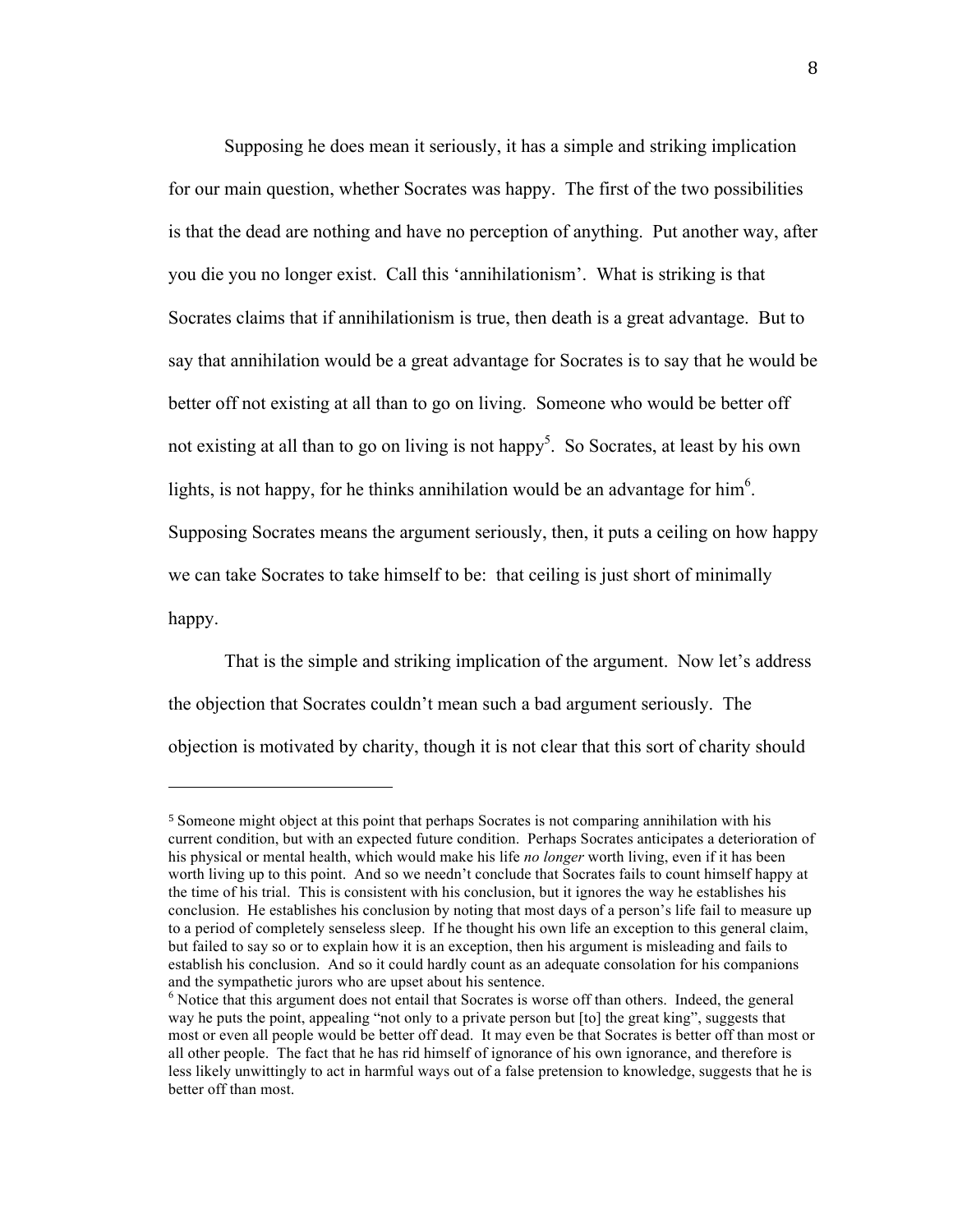rule the day. We find a great number of questionable arguments in Plato's corpus that seem to be meant seriously. Just one that comes to mind is the argument for the immortality of the soul in *Republic* X, which Julia Annas calls "one of the few embarrassingly bad arguments in Plato"<sup>7</sup>. Yet good or embarrassingly bad, it is pretty clear that Socrates means it. The mere fact that an argument is bad is not sufficient reason to think Socrates is not putting it forward seriously. Regardless, though, I do not think that the "death is one of two things" argument is embarrassingly bad. Though I do not want to dwell too long on it, I do want to address some common objections<sup>8</sup>.

One objection is to the first premise, that death is one of two things. Objectors often note that Socrates hardly canvasses all the possibilities. In addition to annihilation and an afterlife that is relatively pleasant and justly organized, we might consider all sorts of other, hellish versions of the afterlife. Perhaps the just and the unjust are tormented alike, or perhaps even the unjust are given preferential treatment. But, so long as he does not rule out such possibilities, Socrates cannot reasonably conclude that death is a great good. I think that this objection can be met, or at least postponed. In its most general form, as he presents it initially, the first premise is simply that either death is annihilation, or it is a relocation to another place. And this is a pretty plausible premise. What would the alternatives be? Perhaps remaining in exactly the same place, as a shade among men? That is possible, but unlikely, and at

<sup>7</sup> J. ANNAS, *An Introduction to Plato's* Republic, Oxford, Oxford University Press, 1981, p. 344. <sup>8</sup> <sup>8</sup> My general line of interpretation has affinities with the excellent and detailed interpretation of the argument in E. AUSTIN, Prudence and the Fear of Death in Plato's *Apology*, *Ancient Philosophy*, 30, 2010, pp. 39-55.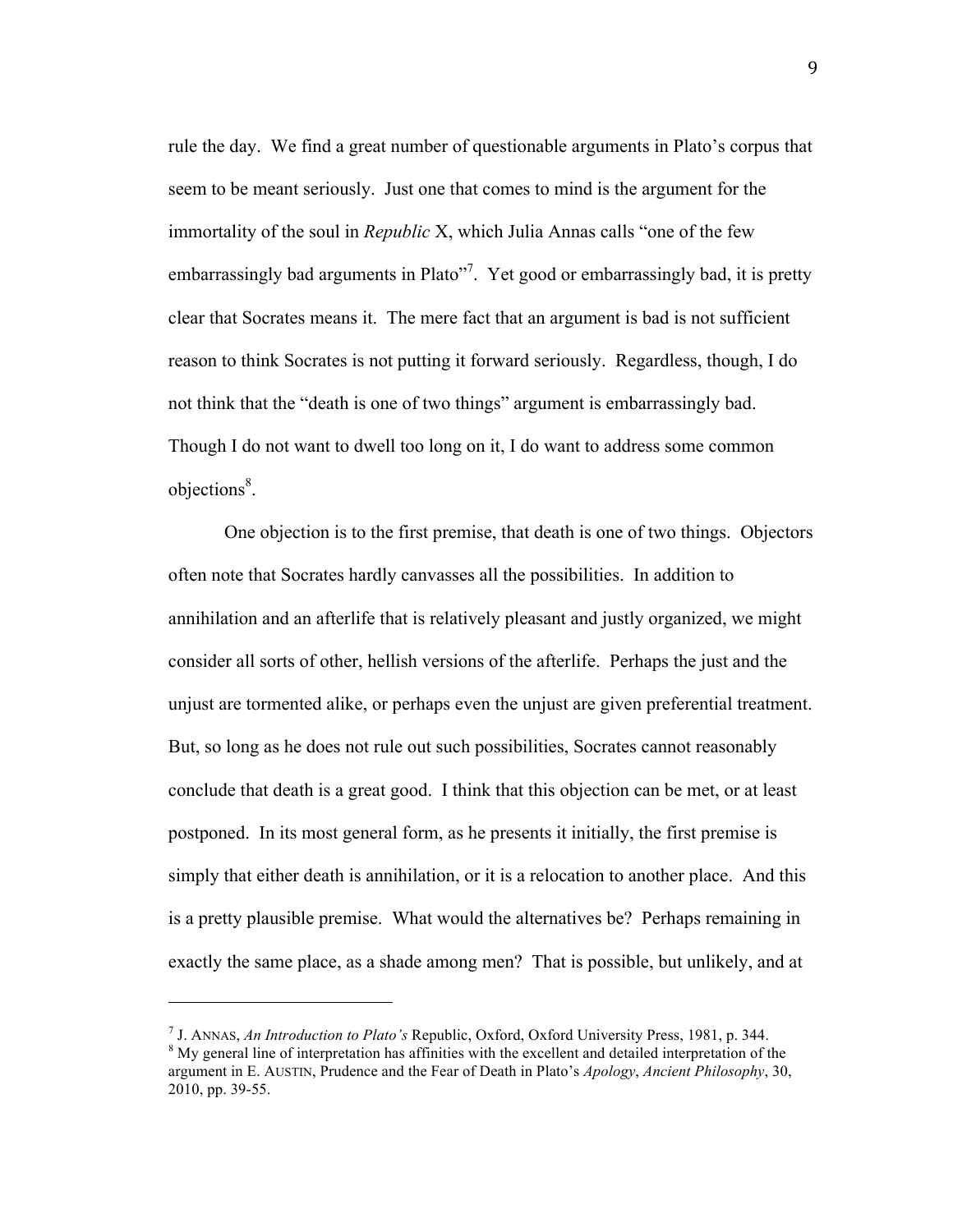any rate may count loosely as a "relocation", since one is no longer "in" a body. In any case, the first premise is plausible even if not a necessary truth. Any problems along the lines of the first objection are really problems with how the relocation is characterized, so let's turn to the third premise, that if death is a relocation it is an advantage.

This is where the first objection really gets its bite: Why think that the relocation is to a good state? I suggest (along with Rudebusch, Austin<sup>9</sup>) that Socrates feels entitled to this premise because of his commitment to the goodness of the gods. Socrates thinks that the gods are good, and therefore are producers of good things only and are concerned with the welfare of humans. Moreover, at this point Socrates is addressing that subset of the jurors who voted for his acquittal, and he may therefore have reason to believe that his intended audience will be inclined to agree with him on the goodness of the gods. (As a rhetorical point, in a trial centered on charges of impiety, any member of the jury would be hard pressed to maintain publicly that the gods are not good.) Though he would not be entitled to the third premise if he lacked confidence in the goodness of the gods, this very confidence underwrites the plausibility of the third premise.

The second premise is the most interesting for our purposes: If death is annihilation, then it would be an advantage. Socrates compares annihilation to a dreamless sleep. Someone might object along the following lines: Annihilation is disanalogous to a dreamless sleep in at least one respect, for you do not wake up from

<sup>9</sup> See G. RUDEBUSCH, *Socrates, Pleasure, and Value*, Oxford, Oxford University Press, 1999, ch. 6; AUSTIN, *op. cit.*, p. 47.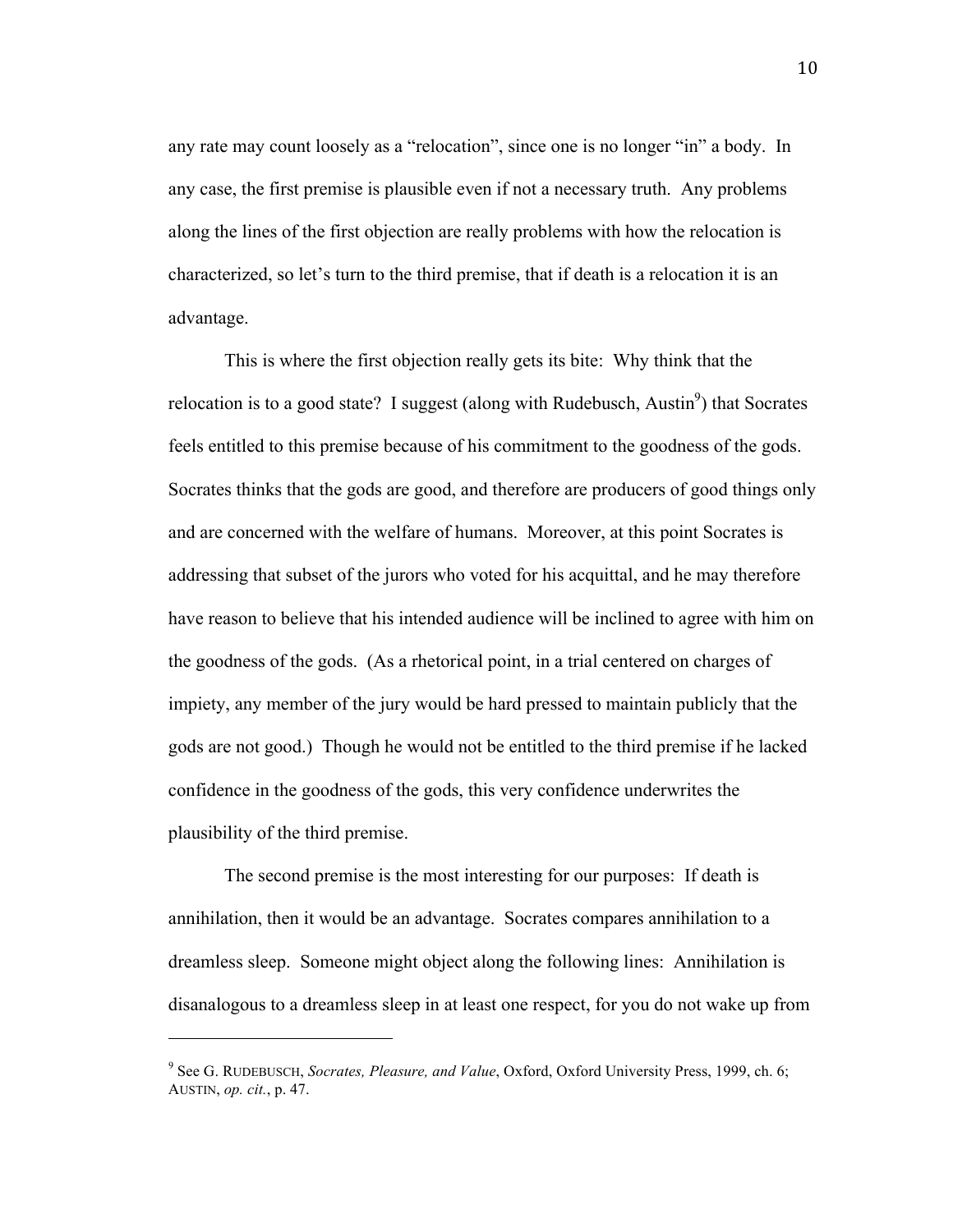annihilation. Plausibly, a dreamless sleep is pleasant only because you wake up from it, or you feel refreshed by it, or something of that sort. That is, a dreamless sleep is pleasant only because it is followed by conscious states. But annihilation is not like that; it is not followed by conscious states. So, we have no reason to think that annihilation would be pleasant. Besides, to make the obvious point, once you are annihilated there is no *you* there to be the subject of pleasant experiences! Obviously, annihilation cannot be more pleasant than this life, for it cannot be pleasant at all. But if all this is right, Socrates is either making a serious blunder or, in some sense, he does not mean the argument seriously.

We ought to agree with the objector all the way up to the last sentence. Of course utter and eternal lack of consciousness is not pleasant. (There are people who deny that, but it seems obvious to me<sup>10</sup>.) Indeed, it is neither pleasant nor painful; it is nothing. But this is all Socrates needs to make his case. His point is that such a state is an improvement, an advantage, a gain. This, at heart, is not a point about the quality of the state of annihilation, but a point about the quality of life now. If nothingness is a gain, then this life is relatively worse than nothingness. But if this life is relatively worse than nothingness, then it is bad on an absolute scale. Socrates' claim that if death is annihilation then it is a great gain is plausible just in case this life is bad. If charity demands that we formulate the argument in a plausible way so far as that coheres well with the text, then charity demands that we attribute to Socrates a commitment to his life being bad. If Socrates thinks that annihilation would be a great

 

<sup>10</sup> See RUDEBUSCH, *op. cit.*, ch. 6.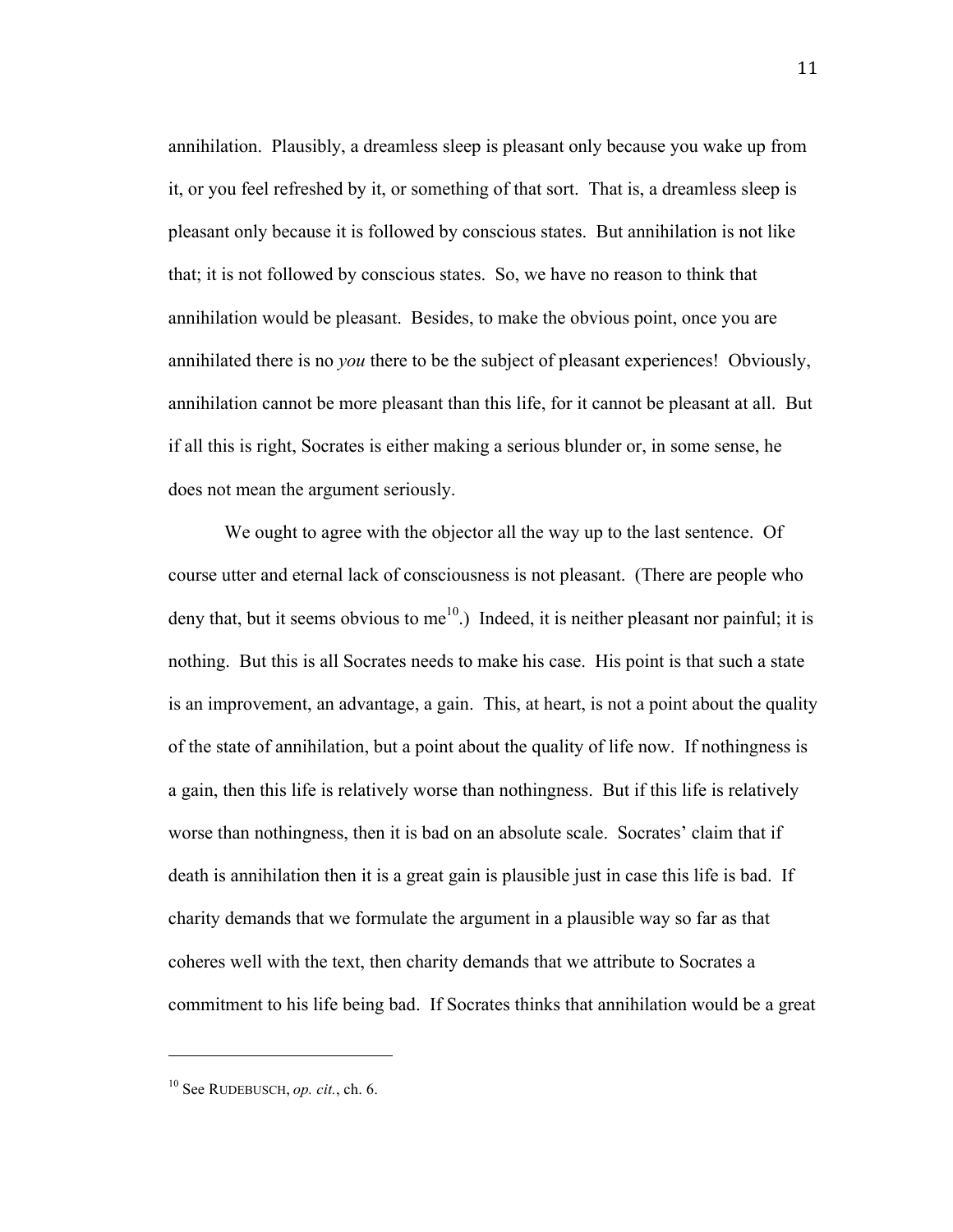gain, then he does not think that he is happy. The truly charitable interpretation has it that Socrates is giving a reasonably good argument, rather than supposing that the argument is so bad that Socrates must not have been committed to it.

One more objection is worth considering. This is not an objection to the argument itself, but to Socrates' entitlement to give the argument. This argument is Socrates' second argument in the *Apology* that death should not be feared. The first (29a-c) was essentially an argument from epistemic modesty: No one knows whether death is good or bad; we do know that injustice is bad; one should not fear a known bad over an unknown thing that may be good or bad; so, we should not fear death over injustice. The objection is that Socrates' first argument depends on epistemic modesty, but the "death is one of two things" argument requires confident judgment. Indeed, the final lines of the *Apology* seem to reinforce Socrates' epistemic modesty: "I go to die; you go to live. Which of us goes to the better lot is known to no one, except the god." Two considerations should serve to blunt this objection. First, Socratic standards of knowledge are high, and confident or reasoned judgment is consistent with lack of knowledge $11$ . Second, Socrates has new information that increases his confidence that death will be good, at least for him. When he gave the first, epistemically modest argument, he was merely risking death. Death was one of the possible sentences he faced, if convicted. When he gives the "death is one of two

 $11$  That is to say, Socrates' epistemological commitments will sometimes underwrite statements of the following form: 'I have excellent reasons to believe that  $p$  and I have no doubt that  $p$ , and yet I fail to know that *p*.'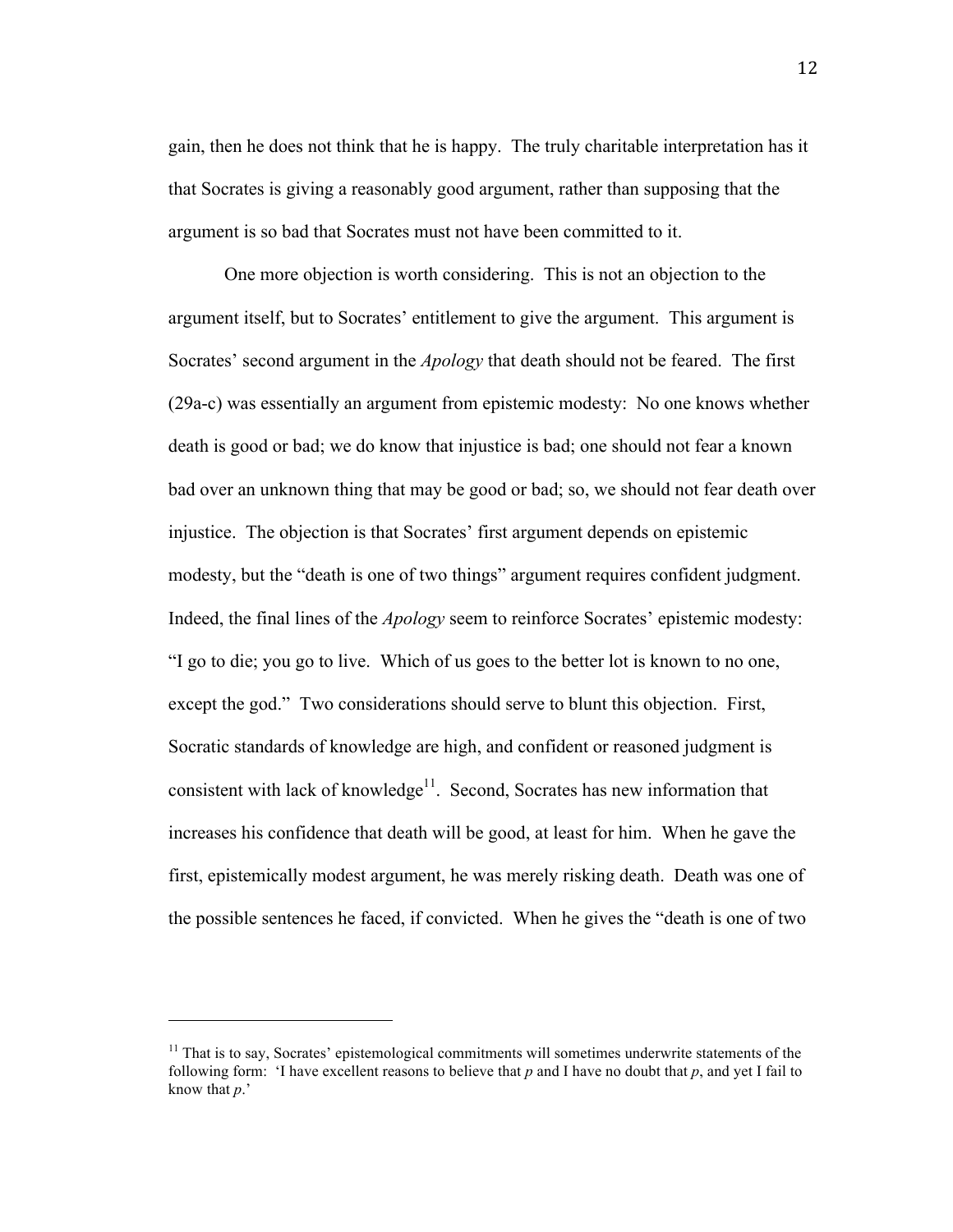things" argument, he is no longer *risking* death, but *facing* it<sup>12</sup>. Famously, Socrates has a *daimonion* that warns him away from wrong courses of action. Given that Socrates has gone through his whole trial without a peep from the *daimonion*, he has confidence that there was not a better course of action available to him. And this gives him some reason to believe that death will not be bad for him, for he almost certainly could have avoided the death penalty had he approached his defense differently.

The upshot is that Socrates is giving a valid argument whose premises he has reason to support. We should take him to be endorsing the argument. That is, we should take him to be endorsing the premises and the conclusion. And one of those premises clearly entails that he is not happy. So, we should take him to be committed to that entailment, as well.

#### 2.2 Two Socratic Commitments

The "death is one of two things" argument provides evidence that Socrates was not happy. I suggest that two Socratic commitments should lead us to expect exactly this. Socrates takes himself to lack moral knowledge, or virtue<sup>13</sup>. And, Socrates takes virtue to be necessary for happiness. These two commitments immediately and obviously entail that Socrates is not happy. Since the entailment is immediate and

<sup>&</sup>lt;sup>12</sup> AUSTIN, *op. cit.*, makes the point nicely.<br><sup>13</sup> I take it that, for Socrates, virtue just is moral knowledge. From here on, I will rarely distinguish between virtue and moral knowledge. So long as moral knowledge is at least necessary for virtue, the arguments will be unaffected. Sometimes I will use the term 'wisdom' in a way I intend to be synonymous with 'moral knowledge'.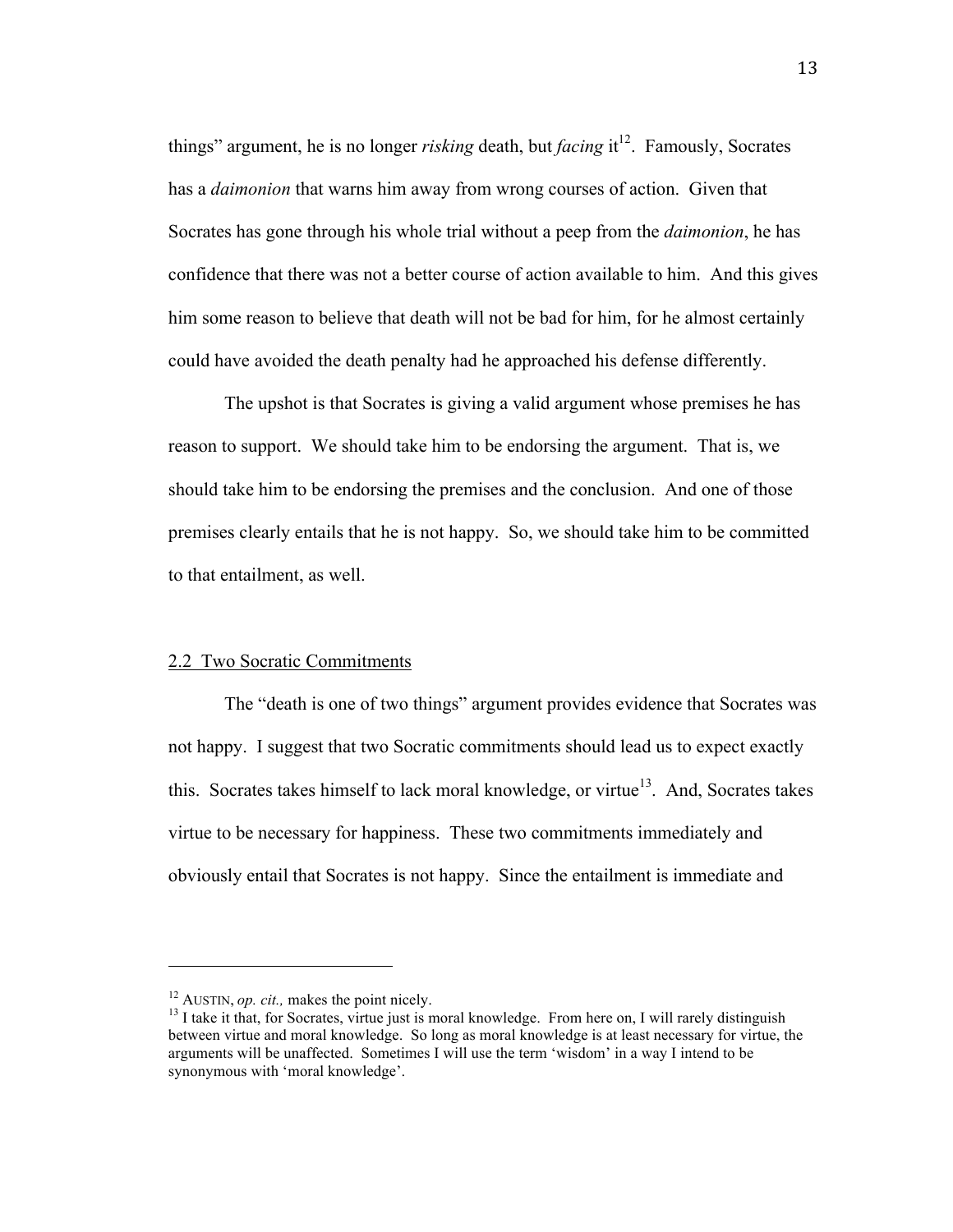obvious, if we take Socrates actually to be committed to these two propositions, we should also take him to deny that he is happy.

Each of the two commitments has been the subject of a great deal of scholarly literature, and it is beyond the scope of the present paper to engage this literature in anything approaching a comprehensive way. I think that Socrates is committed to these two propositions, but my main objective is to note that *if* Socrates is committed to both propositions, that would explain why he was prepared to give an argument at *Apology* 40c-41a that entails that he is not happy. Moreover, those readers who take Socrates to be committed to these two propositions should be prepared to endorse my main thesis, that Socrates takes himself not to be happy, without further ado. However, since one important way of motivating the powerful portrait of a happy Socrates depends on rejecting as Socratic a commitment to the necessity of virtue for happiness. I will devote some space to this necessity thesis<sup>14</sup>.

Brickhouse and Smith maintain that Socrates takes himself to be happy. Their strategy is to argue that the *Apology* shows that one can be good and happy without being virtuous. They acknowledge that at *Ap.* 21b1-d7 Socrates claims that he does not possess moral knowledge, and they take this to indicate that he lacks virtue. Despite this, however, Socrates seems to take himself to be both good and impervious to attempts to harm him. Only a few pages after his disavowal of moral knowledge, he tells the jury:

 $14$  For treatments of the claim that Socrates took himself to lack moral knowledge or virtue, see H. BENSON, *Socratic Wisdom: The Model of Knowledge in Plato's Early Dialogues*, Oxford, Oxford University Press, 2000, ch. 8; BRICKHOUSE AND SMITH, *op. cit.*; and the works cited therein.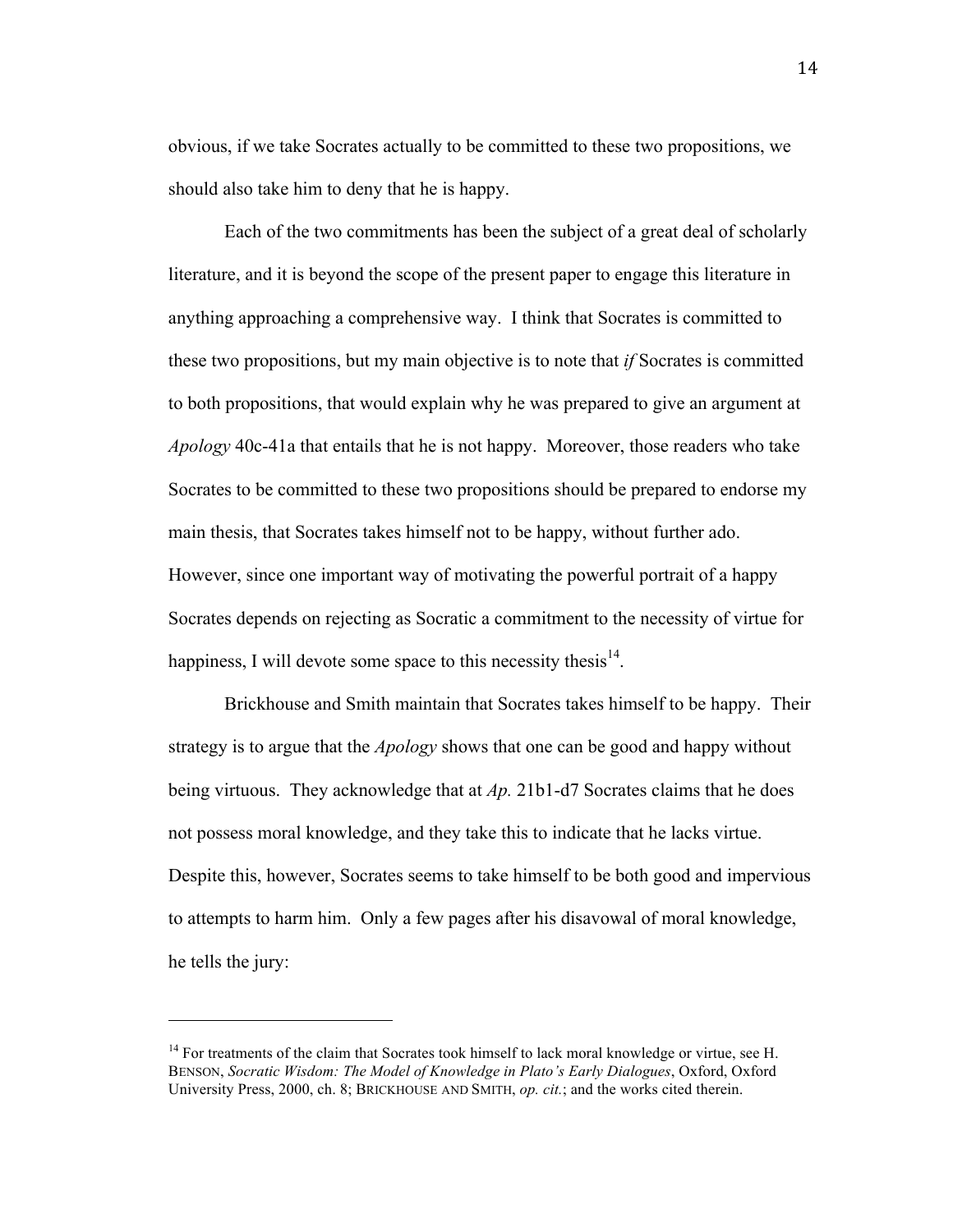"Be sure that if you kill the sort of man I say I am, you will not harm me more than yourselves. Neither Meletus nor Anytus can harm me in any way; he could not harm me, for I do not think it is permitted that a better man be harmed by a worse; certainly he might kill me, or perhaps banish or disfranchise me, which he and maybe others think to be great harm, but I do not think so. I think he is doing himself much greater harm doing what he is doing now, attempting to have a man executed unjustly." (*Ap.* 30c7-d6; Grube trans.)

And at the end of his trial, after he has been sentenced to death, Socrates exhorts the jury:

You too must be of good hope as regards death, gentlemen of the jury, and keep this one truth in mind, that a good man cannot be harmed either in life or in death, and that his affairs are not neglected by the gods. What has happened to me now has not happened of itself, but it is clear to me that it was better for me to die now and to escape from trouble. That is why my divine sign did not oppose me at any point." (*Ap.* 41c8-d6; Grube trans.)

Since Socrates' goodness seems to guarantee that he cannot be harmed, and since one who is never harmed (and generally attains what is "better") is plausibly thought to be happy, Brickhouse and Smith conclude that Socrates is happy. But since Socrates' goodness does not consist in virtue, virtue must not be necessary for happiness.

Despite the initial plausibility of their interpretation, Brickhouse and Smith depend too much on considering these two brief passages in the *Apology* in isolation from the rest of the Platonic corpus. There are several passages that suggest quite clearly that virtue is necessary for happiness. Perhaps the clearest of these is *Euthydemus* 278-282, which Brickhouse and Smith recognize is potentially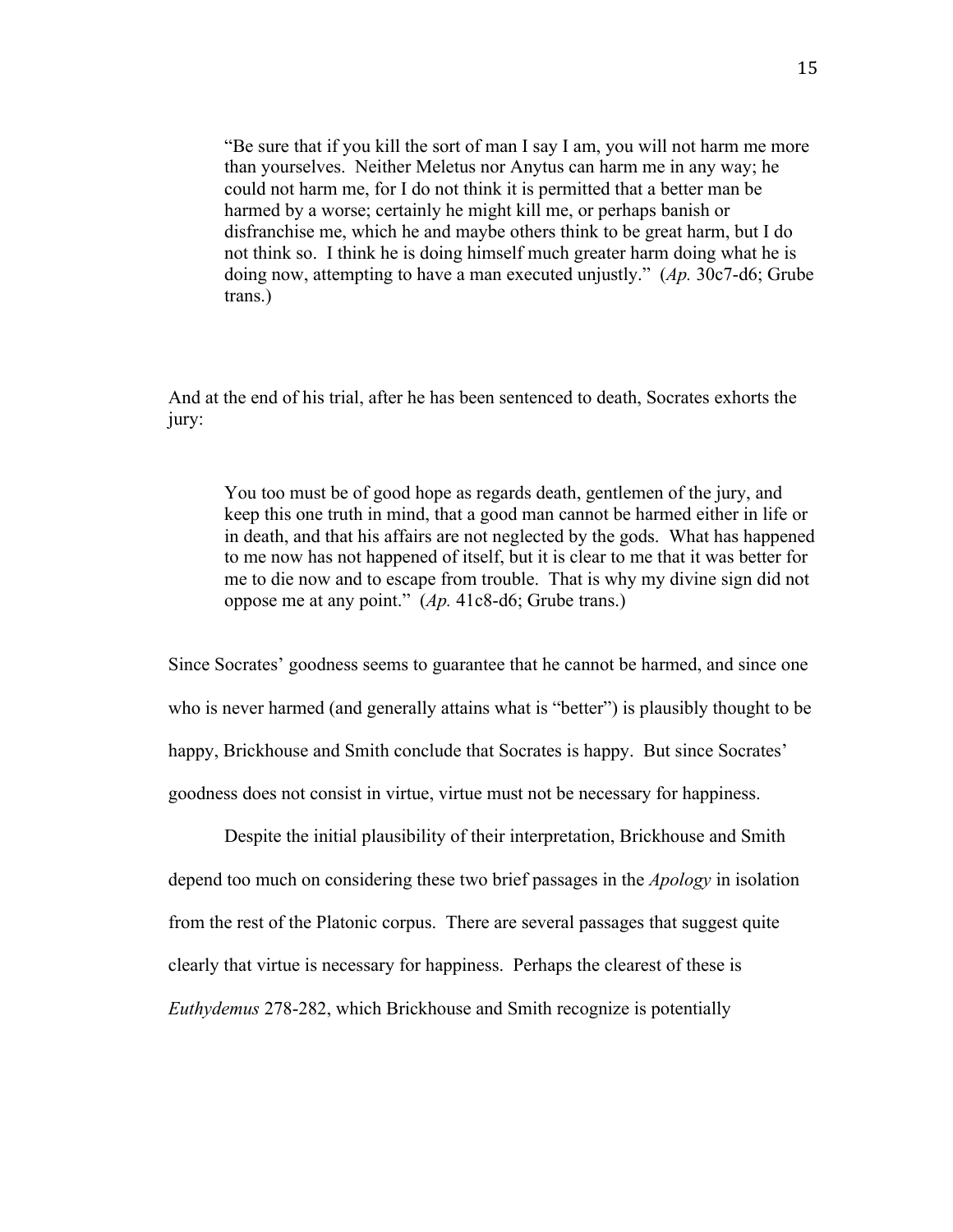problematic for their view<sup>15</sup>. This passage is standardly taken to be an argument for the necessity and sufficiency of virtue for happiness. On my interpretation, Socrates does not argue, claim, or presuppose that virtue is sufficient for happiness<sup>16</sup>. But he clearly argues that virtue is necessary for happiness. Indeed, there seem to be at least two arguments for this claim. At 280b-281d, Socrates argues that wisdom is necessary for correct use, that correct use is necessary for benefit, and that benefit is necessary for happiness. From this he concludes that wisdom is necessary for happiness. And at 281d-e, Socrates argues that the goodness of all other things requires wisdom, and he has maintained throughout 278-282 that happiness requires goodness. From this he concludes that happiness requires wisdom.

Brickhouse and Smith attempt to downplay the apparent force of this passage in the *Euthydemus* by focusing on the central role of *correct use* in the argument. Two points are central to their treatment of the passage. First, because use is an activity, the importance of correct use seems to cohere nicely with Brickhouse and Smith's focus on virtuous activity, rather than virtue itself, as the thing that directly contributes to happiness. Second, however, they argue that plainly virtue is not necessary for correct use, and so apparently we are not licensed to conclude on the basis of this passage that virtue is necessary for happiness, even if we are licensed to conclude that correct use is necessary for happiness. As evidence, they imagine a "well-intended, but not fully virtuous person who uses his money to buy wheat to sustain his body for

<sup>&</sup>lt;sup>15</sup> BRICKHOUSE AND SMITH, *op. cit.*, pp. 130-131.<br><sup>16</sup> In that respect, I am in agreement with Brickhouse and Smith. For a detailed interpretation of *Euthydemus* 278-282, see my paper Wisdom and Happiness in *Euthydemus* 278-282, forthcoming in *Philosophers' Imprint*.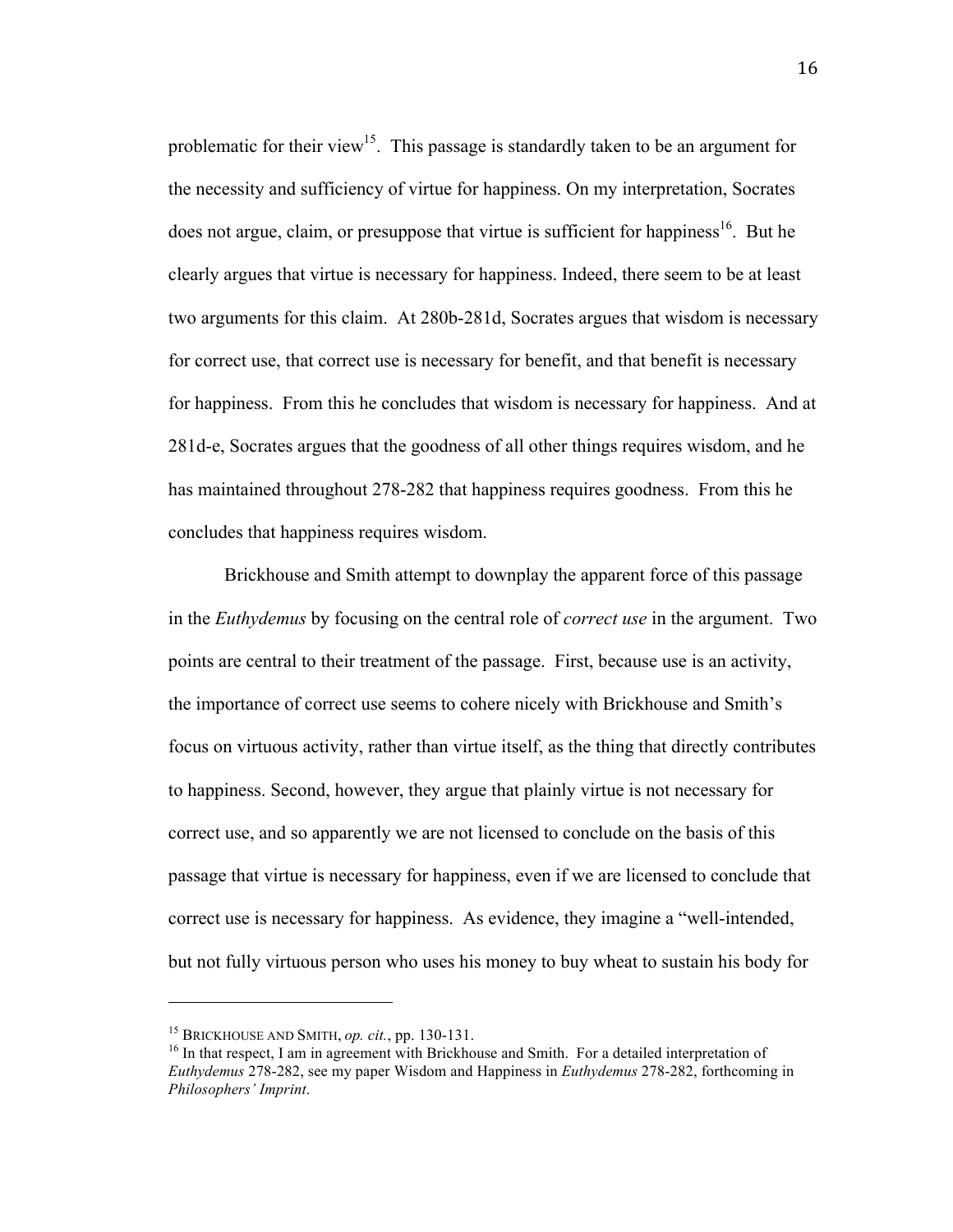several more hours of philosophical argument to dissuade someone who is thinking

about becoming a sophist"<sup>17</sup>. Suppose that a fully virtuous person would do exactly

the same thing with her money. Then it seems that both the virtuous and the non-

virtuous person have used their money correctly, since (a) we can assume that the

virtuous person has used her money correctly, and (b) both the virtuous and the non-

virtuous person have used their money in exactly the same way. So, virtue is not

necessary for correct use.

This analysis ignores the strong way that Socrates makes his case:

Well then, in working and using things concerning wood, surely there is nothing else that produces correct use than knowledge of carpentry?"

"Clearly not," he said.

"And also in work concerning utensils the producer of the correctness is knowledge."

He agreed.

"Then," I said, "also concerning the use of the first of the goods we spoke of – wealth and health and beauty – was it knowledge which directed and made our action correct with respect to using all such things correctly, or something else?"

"Knowledge," he said.

"It seems then that knowledge provides men not only with good fortune but also with well-doing, in all possession and action."

He agreed.

"Then, by Zeus," I said, "is there any benefit from other possessions without intelligence and wisdom? (281a1-b6; my trans.)

Socrates seems to hold that "there is nothing else that produces correct use than

knowledge" in any given domain; that knowledge "directs and makes our action

correct" with respect to using goods like wealth and health and beauty; that

"knowledge provides men with well-doing [i.e., correct action] in all possession and

action"; and that there is no "benefit from other possessions without intelligence and

<sup>17</sup> BRICKHOUSE AND SMITH, *op. cit.*, p. 130.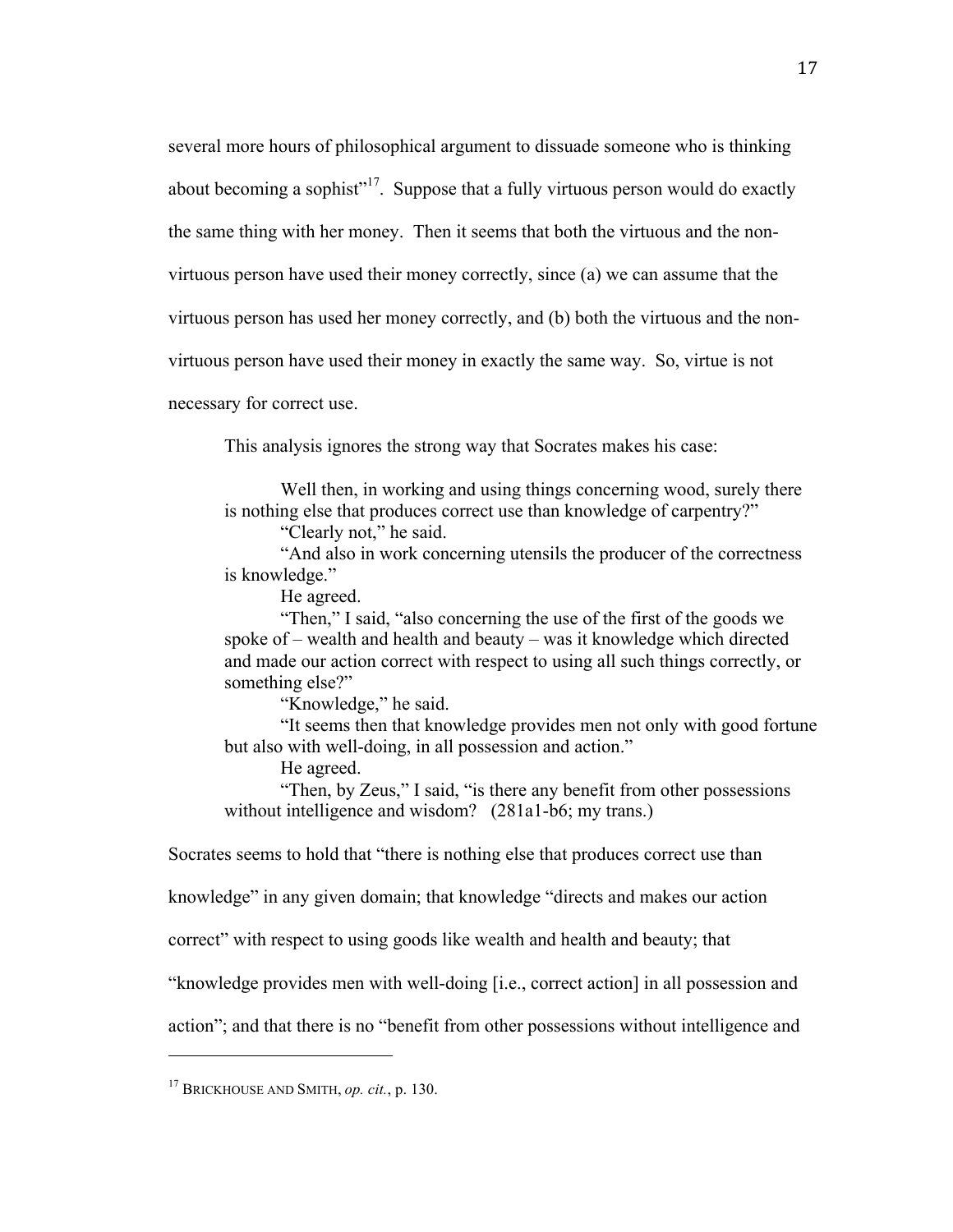wisdom". But these claims appear to be expressions of the necessity of wisdom or virtue for correct use, full stop. In the face of these claims, it is difficult to maintain that Socrates would deny that virtue is necessary for correct use.

Nevertheless, there is something persuasive about the counterexample Brickhouse and Smith give to this principle. Let us suppose for a moment that, despite the appearances of 281a1-b6, Socrates accepts such counterexamples as disproving the principle that virtue is necessary for correct use. Perhaps, then, Socrates would confess to having overstated his case. What he really means is that wisdom or virtue is the only thing that *reliably* or *consistently* produces correct use. Any other cases of correct use will be somehow accidental or lucky. His overstating the case could then be explained by his conviction that wisdom is required for consistent correct use, and that a life without consistent correct use is not a happy one. So, wisdom is necessary for the sort of consistent correct use that is necessary for happiness, but is not necessary for every particular instance of correct use. Such a view would remain consistent with the protreptic aims of the passage: it still gives Clinias sufficient reason to pursue wisdom.

Would this interpretation give Brickhouse and Smith a way to block the argument to the necessity of virtue for happiness? Not as it stands, for modifying our reconstruction of Socrates' argument in the way I have just suggested does not alter the conclusion. The argument, as modified, goes as follows: Virtue is necessary for consistent correct use; consistent correct use is necessary for consistent benefit; consistent benefit is necessary for happiness; so, virtue is necessary for happiness. But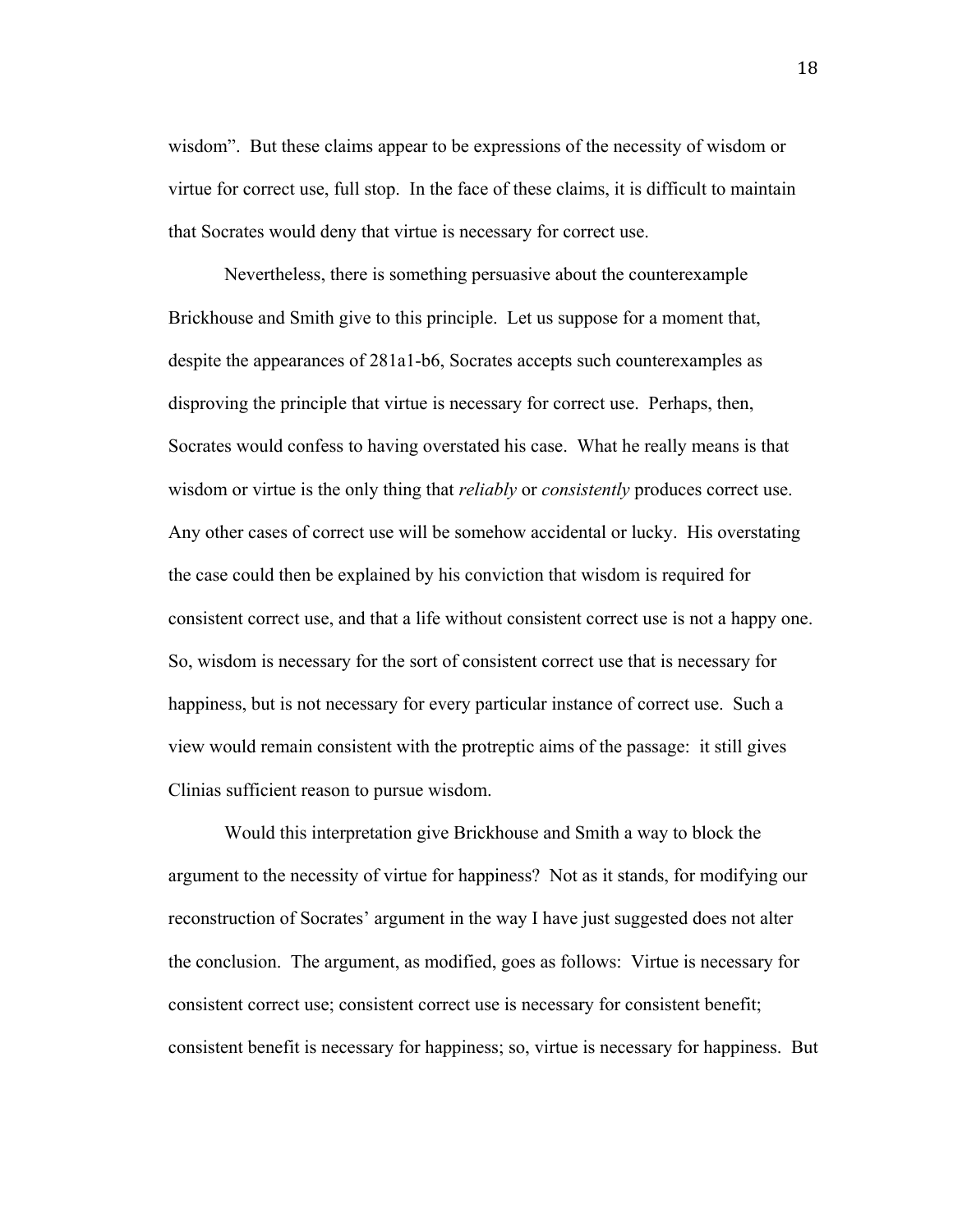perhaps Brickhouse and Smith could block this modified reconstruction of the argument, in light of an important fact about Socrates' life to which they give some attention. Socrates has long been blessed with a *daimonion*, and this *daimonion* is action-guiding. Brickhouse and Smith rely centrally on the *daimonion* to explain Socrates' claim at *Apology* 37b that he has wronged no one. The *daimonion* turns him away, even in small matters, whenever he is about to do something wrong. Because of this, Socrates does not use his possessions incorrectly, that is, in a way that produces harm. And so, because of this divine intervention, Socrates is able to achieve consistent correct use, and so consistent benefit, and so happiness, without being virtuous.

This way of accounting for Socrates' happiness does not fit well with the *Euthydemus* passage, though. For immediately following the text quoted above, Socrates continues:

"Then, by Zeus," I said, "is there any benefit from other possessions without intelligence and wisdom? Would a man benefit more from possessing many things and doing many things without sense, or from possessing and doing little with sense? Examine it this way. Doing less, wouldn't he err less? And erring less, wouldn't he do less badly? And doing less badly wouldn't he be less miserable?"

"Certainly," he said.

"Then would someone do less if he were poor, or wealthy?"

"Poor," he said.

"And if weak or strong?"

"Weak."

"And if honored or dishonored?"

"Dishonored."

"And would he do less if courageous and temperate or cowardly?"

"Cowardly."

"So then also if he were lazy rather than hard-working?"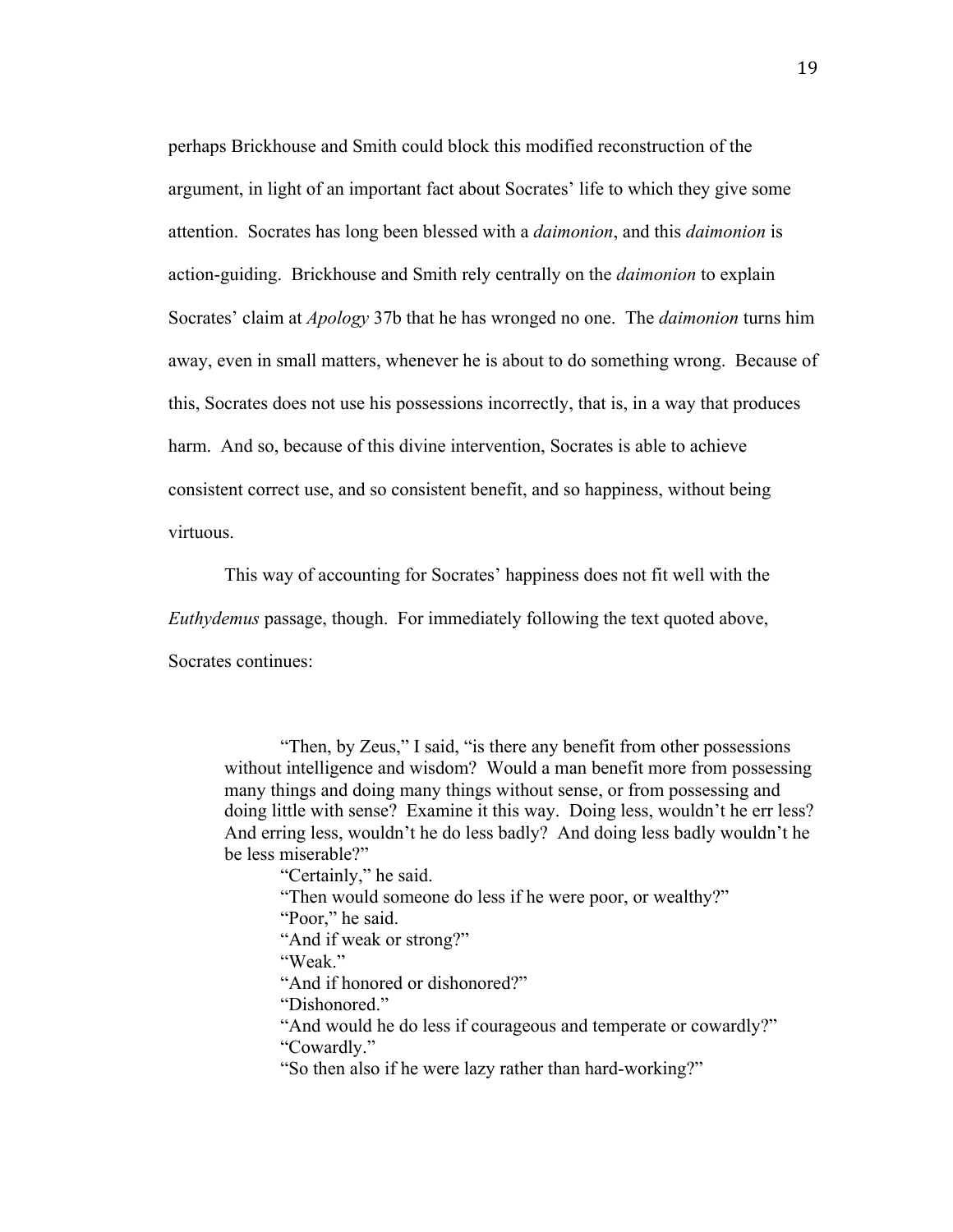He agreed.

 

"And if slow rather than fast, and dull of sight and hearing rather than sharp?"

With all such things we agreed with one another. (281b4-d2; my trans.)

For someone like Socrates who lacks wisdom, doing less is better than doing more, for doing less provides less opportunity for harm and thereby makes one less miserable. Certainly, to be less miserable is to be further down the continuum toward happiness, but someone properly described as less miserable is not properly described as happy. Quite the contrary: Socrates is here endorsing the idea that happiness requires wisdom-guided action, while also allowing that the ignorant may be better off – that is, less miserable – by virtue of doing less and so doing less harm to themselves. Socrates' *daimonion* acts in a way that is consistent with this picture. The *daimonion*  directs Socrates only *away* from particular actions, never *toward* them. That is, the *daimonion's* guidance is always for Socrates to refrain from action that would be harmful, but is never toward action that would be beneficial. Given Socrates' account in the *Euthydemus*, this is exactly the sort of behavior we would expect from a benevolent *daimonion* with an ignorant man in its charge, for an ignorant man is better off doing less. The *daimonion* is a great blessing to Socrates because it makes him less miserable. But this is not at all to say that it makes him happy<sup>18</sup>.

<sup>&</sup>lt;sup>18</sup> Though Brickhouse and Smith make the *daimonion* central to their account of Socrates' goodness (and so his happiness), they seem to recognize some of the limitations of the *daimonion* (BRICKHOUSE AND SMITH, *op. cit.*, p.133): "But in spite of the enormous benefit afforded him by the daimonic alarms that have warned him away from the commission of evil, his *daimonion* would nevertheless not allow him to draw authoritative inferences regarding what course of action would express moral virtue."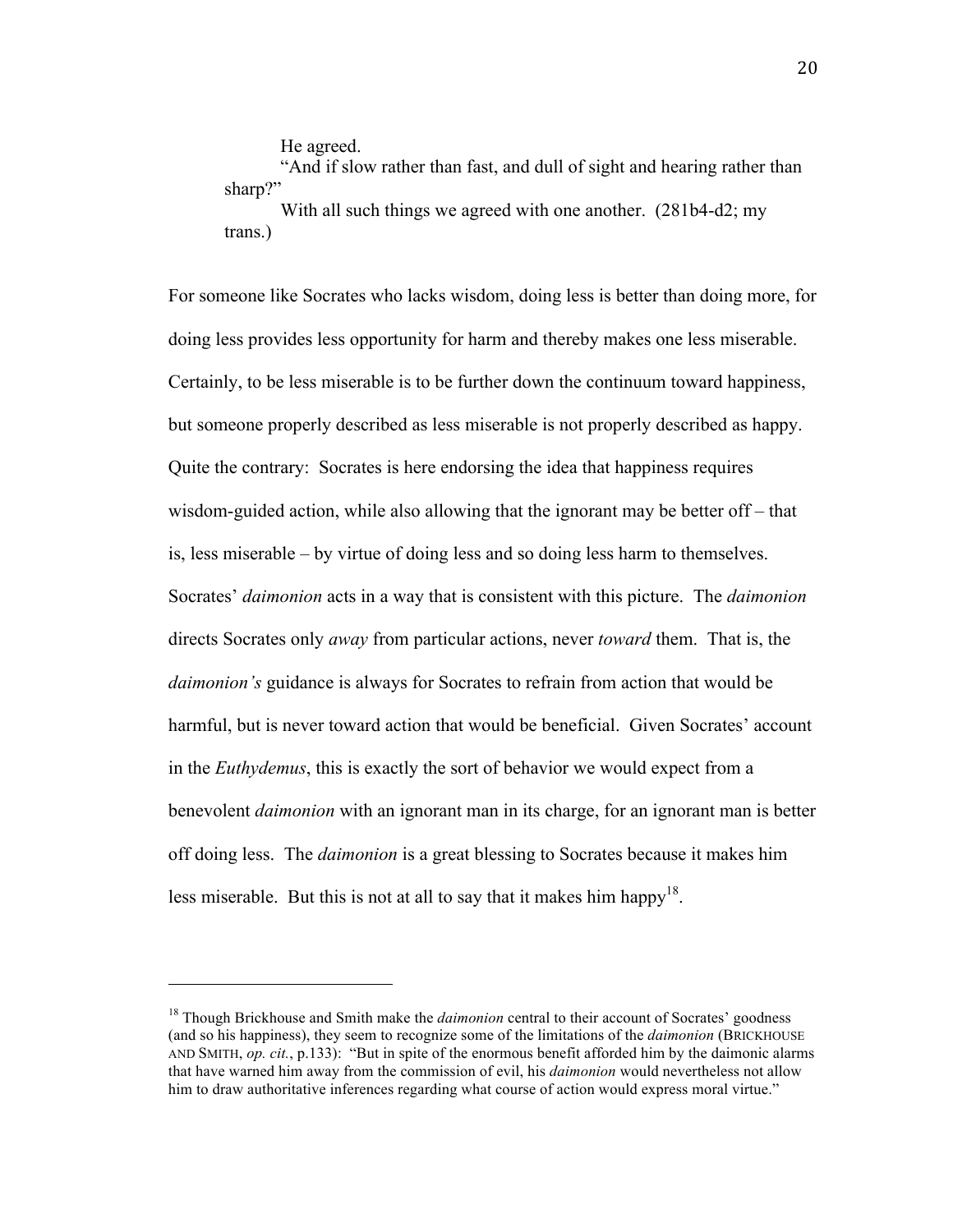The next passage in the *Euthydemus* confirms this view, for here we have the argument that goodness requires wisdom.

"In sum, Clinias," I said, "it is likely that concerning all the things that we first called goods, the account of them is not that they are by nature goods just by themselves, but rather it seems to be this: If ignorance leads them, they are greater evils than their opposites, insofar as they are better able to serve the evil master; but if intelligence and wisdom lead them, they are greater goods, though just by themselves neither sort is of any value."

He said, "Apparently, it seems to be just as you say."

"Then what follows from the things we've said? Is it anything other than that none of the other things is either good or evil, but of these two, wisdom is good, and ignorance is evil?"

He agreed. (281d2-e5; my trans.)

 

Here Socrates argues that health, wealth, and the other recognized goods are greater

evils than their contraries if used without wisdom, but greater goods than their

contraries if used with wisdom. From this he concludes that each recognized good

other than wisdom is just by itself neither good nor evil, and so wisdom is the only

good just by itself<sup>19</sup>. The upshot of the argument is, again, that wisdom is required for

goodness. This is further strong and explicit evidence that virtue (moral knowledge) is

<sup>&</sup>lt;sup>19</sup> T. IRWIN, *Plato's Ethics*, Oxford, Oxford University Press, 1995, p. 57 usefully describes the two main interpretations of this passage:

*The Moderate View*: "When Socrates says that the recognized goods are not goods 'in themselves', he means that they are not goods when they are divorced from wisdom. When he concludes that wisdom is the only good, he means simply that only wisdom is good all by itself, apart from any combination with other things."

*The Extreme View*: "When Socrates says that the recognized goods are not goods 'in themselves', he means that they are not goods; any goodness belongs to the wise use of them, not to the recognized goods themselves. When Socrates concludes that wisdom is the only good, he means that nothing else is good."

As I have put it, Socrates is expressing the moderate view. If he is instead expressing the extreme view, that only strengthens my case in the present context.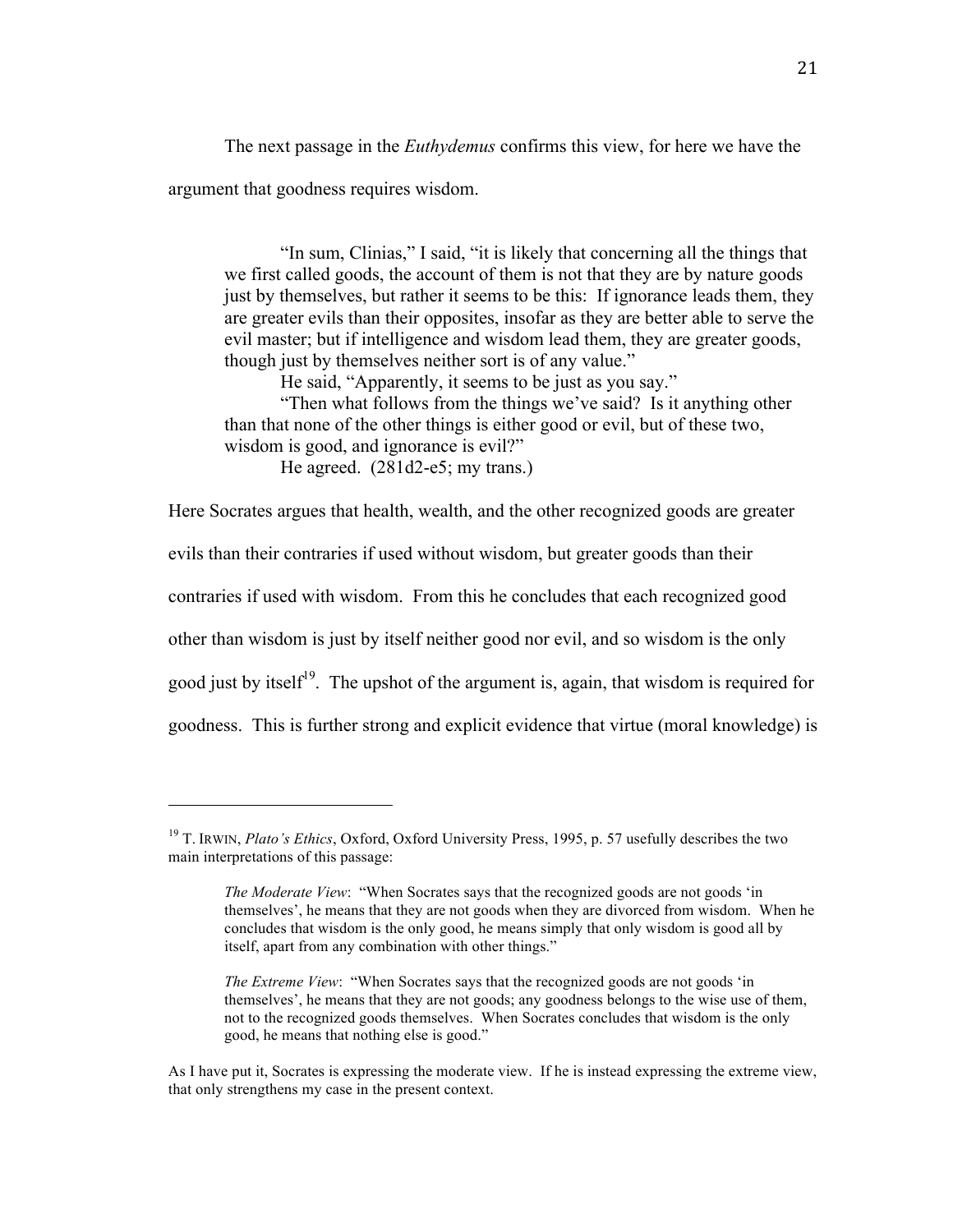necessary for happiness. Socrates' summary statements confirm this reading of these

arguments in the *Euthydemus*:

Then let us consider the consequence of this. Since we all want to be happy, and since we appear to become happy by using things and using them correctly, and since it is knowledge that provides the correctness and good fortune, it is necessary, it seems, for all men to prepare themselves in every way for this: how they will become as wise as possible. (282a1-6; my trans.)

Now then, since you believe both that it can be taught and that it is the only existing thing which makes a man happy and fortunate, surely you would agree that it is necessary to love wisdom and you mean to do this yourself. (282c8 d2; Sprague trans.)

Again, the explicit focus is on the necessity of wisdom for happiness.

Other texts, too, support the necessity of virtue for happiness. Consider the

following passage, which occurs near the end of the *Charmides*.

Socrates: All this time you've been leading me right round in a circle and concealing from me that it was not living knowledgably that was making us fare well and be happy, even if we possessed all the other knowledges put together, but that we have to have this one knowledge of good and evil. Because, Critias, if you consent to take away this knowledge from the other knowledges, will medicine any the less produce health, or cobbling produce shoes, or the art of weaving produce clothes, or will the pilot's art any the less prevent us from dying at sea or the general's art in war? Critias: They will do it just the same. Socrates: But my dear Critias, our chance of getting any of these things well

and beneficially done will have vanished if this is lacking. (*Charm*. 174b11 d1; Sprague trans., with changes)

Here Socrates tells us that we require the knowledge of good and evil – which just is moral knowledge or virtue<sup>20</sup> – in order to "fare well and be happy". Without it, our chance of doing things "well and beneficially . . . will have vanished". This is an

<sup>20</sup> See, e.g., *Laches* 199c-e.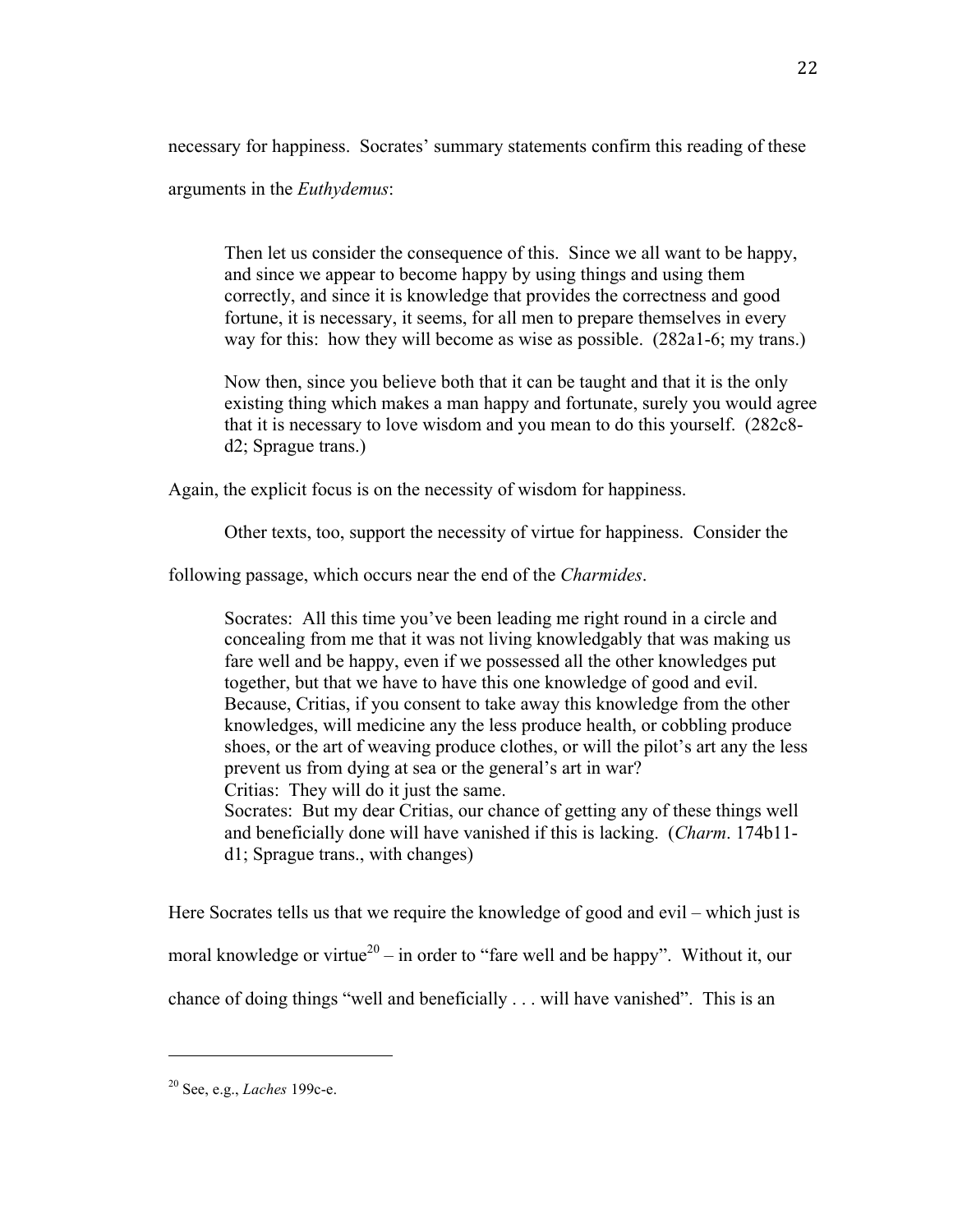explicit claim that virtue is necessary for happiness. This passage, then, provides strong evidence to corroborate the evidence from the *Euthydemus* that Socrates is committed to the necessity of virtue for happiness.

#### **3. Revisiting the evidence for the powerful portrait**

 There is a great deal of evidence that Socrates is committed to the necessity of virtue for happiness. What, then, should we make of the passages at *Ap.* 30c-d and 41c-d, which Brickhouse and Smith take to show that a good man cannot be harmed, that Socrates is a good man, and that Socrates is therefore happy? One possible response, which I am not much interested in, is to suppose that Socrates simply does not express a consistent view on the matter. Perhaps this is right, but here I take it for granted that this is an interpretation of last resort. Another response is to recognize that these passages really do provide support for the view that by his own lights Socrates is happy, but to suppose that he must here be speaking loosely, given the strong evidence to the contrary outside of these passages. Socrates may here express a proposition that goes beyond his own considered judgment, perhaps because of the rhetorically charged situation of the *Apology*.

While I might be content to retreat to this second response if necessary, it would be more satisfying if we could read these passages in a way that shows them to be consistent with the accounts of the necessity of virtue for happiness we find in many other parts of the Platonic corpus, as well as the evidence of the "death is one of two things" argument. I propose just such a reading. Again, here are the passages: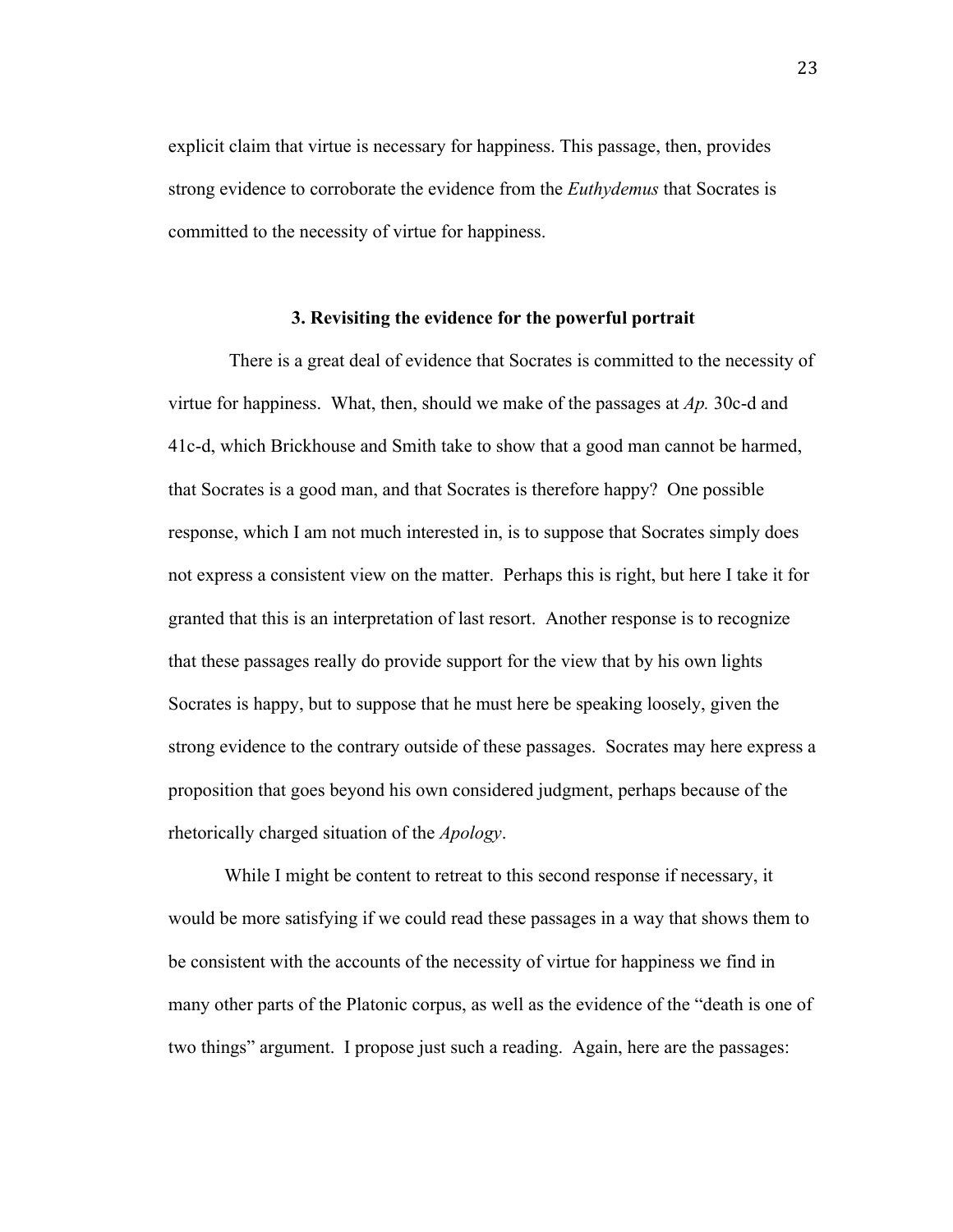"Be sure that if you kill the sort of man I say I am, you will not harm me more than yourselves. Neither Meletus nor Anytus can harm me in any way; he could not harm me, for I do not think it is permitted that a better man be harmed by a worse; certainly he might kill me, or perhaps banish or disfranchise me, which he and maybe others think to be great harm, but I do not think so. I think he is doing himself much greater harm doing what he is doing now, attempting to have a man executed unjustly." (*Ap.* 30c7-d6; Grube trans.)

You too must be of good hope as regards death, gentlemen of the jury, and keep this one truth in mind, that a good man cannot be harmed either in life or in death, and that his affairs are not neglected by the gods. What has happened to me now has not happened of itself, but it is clear to me that it was better for me to die now and to escape from trouble. That is why my divine sign did not oppose me at any point." (*Ap.* 41c8-d6; Grube trans.)

The first thing to notice is what Socrates does *not* say in these passages. First,

Socrates never claims either that he himself is happy or that good men are happy. Indeed, he never mentions happiness at all. Second, he never claims that benefits come to him because of his goodness. As with happiness, he never mentions benefit at all, but only harm. The absence of harm alone is not sufficient to make one happy; recall that at *Euthydemus* 280b-281d Socrates argues that benefit is necessary for happiness. He does at one point make a comparative claim, that "it was better for me to die now and to escape from trouble", but it is far from clear that he means to endorse the thesis that death is positively a benefit to him. Perhaps death is just the removal of certain harms, or "troubles". This would certainly be the case if death is annihilation. Put all this together and it is far from clear that Socrates is making any claims about happiness or the connection between goodness and happiness in these passages.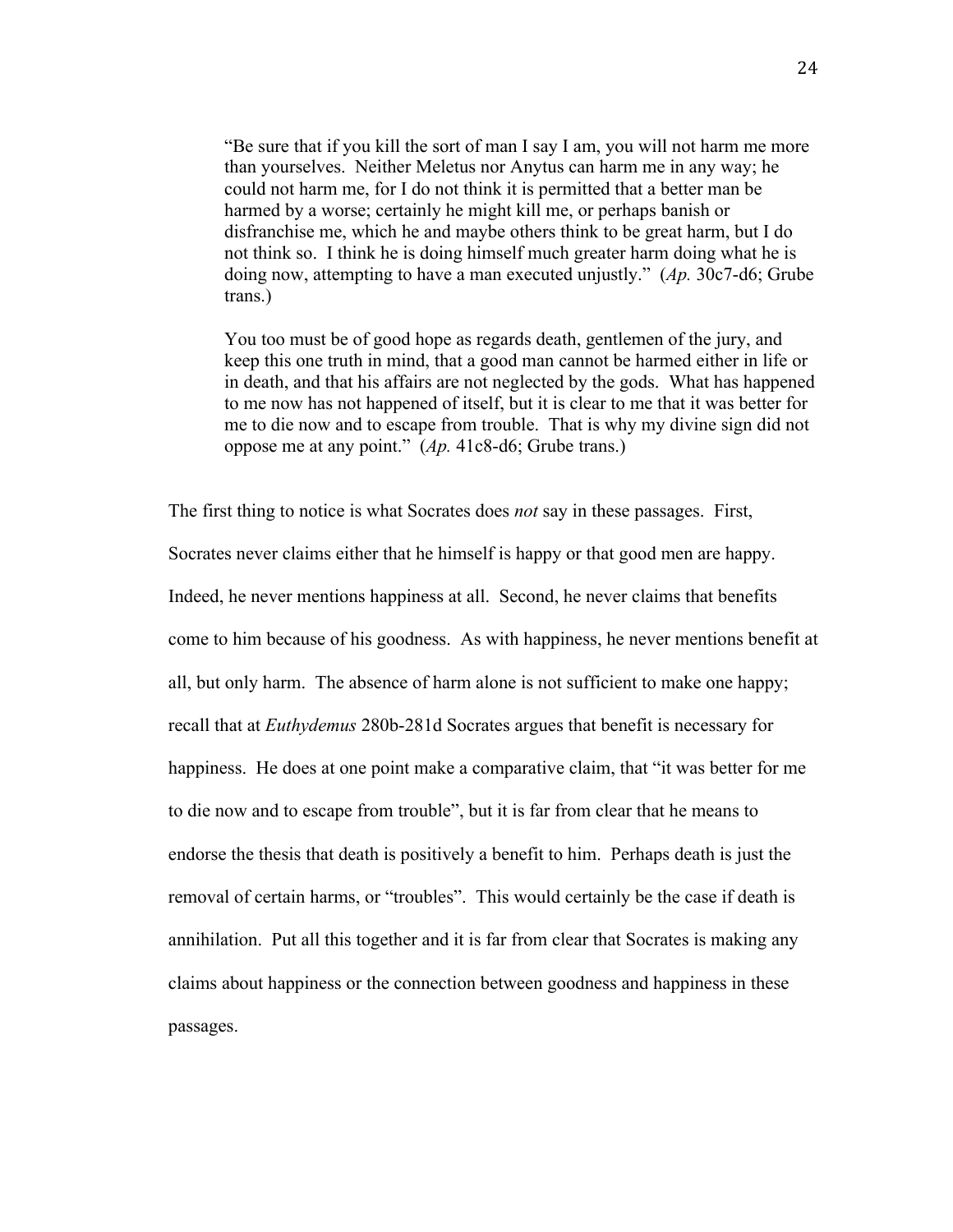Not only this, but Socrates never even explicitly claims to be good in these passages. Again, he makes (or rather, strongly implies) a comparative claim: He is better than Meletus and Anytus. But 30c-d never even mentions a good man. At 41cd, Socrates does mention a good man, but again it is not at all obvious that he means to be calling himself good. Socrates says these things in his remarks to those members of the jury who voted to acquit him, and his remarks (as is the case at 30c-d) are aimed at encouraging the members of the jury to pursue and fear the right sorts of things. They should pursue wisdom and virtue rather than money and power, and they should fear ignorance rather than death<sup>21</sup>. The lesson of the *Euthydemus* is that the wise and virtuous will gain all the happiness available to them in their circumstances, and so wisdom is to be pursued over all else, including longer life. The lesson of 41c-d is the same: the jury should attend to virtue rather than things like preserving their lives. They should fear ignorance rather than death, for if they attain wisdom they will gain all the happiness available to them in their circumstances, but if they remain ignorant even the very things they care about will bring them harm.

Likewise at 30c-d, Socrates is encouraging the jury to give supreme attention to virtue, for without virtue even the things one pursues may cause one great harm. The passage calls to mind the *Gorgias*, where Socrates argues that suffering injustice is less harmful than acting unjustly (see esp. 469ff). In the *Gorgias*, Socrates allows that we should try to avoid the harm of suffering injustice (469c), but that above all we should try to avoid the great harm of acting unjustly.

<sup>&</sup>lt;sup>21</sup> See BENSON, *op. cit.*, pp. 243-247, for an interpretation along these lines.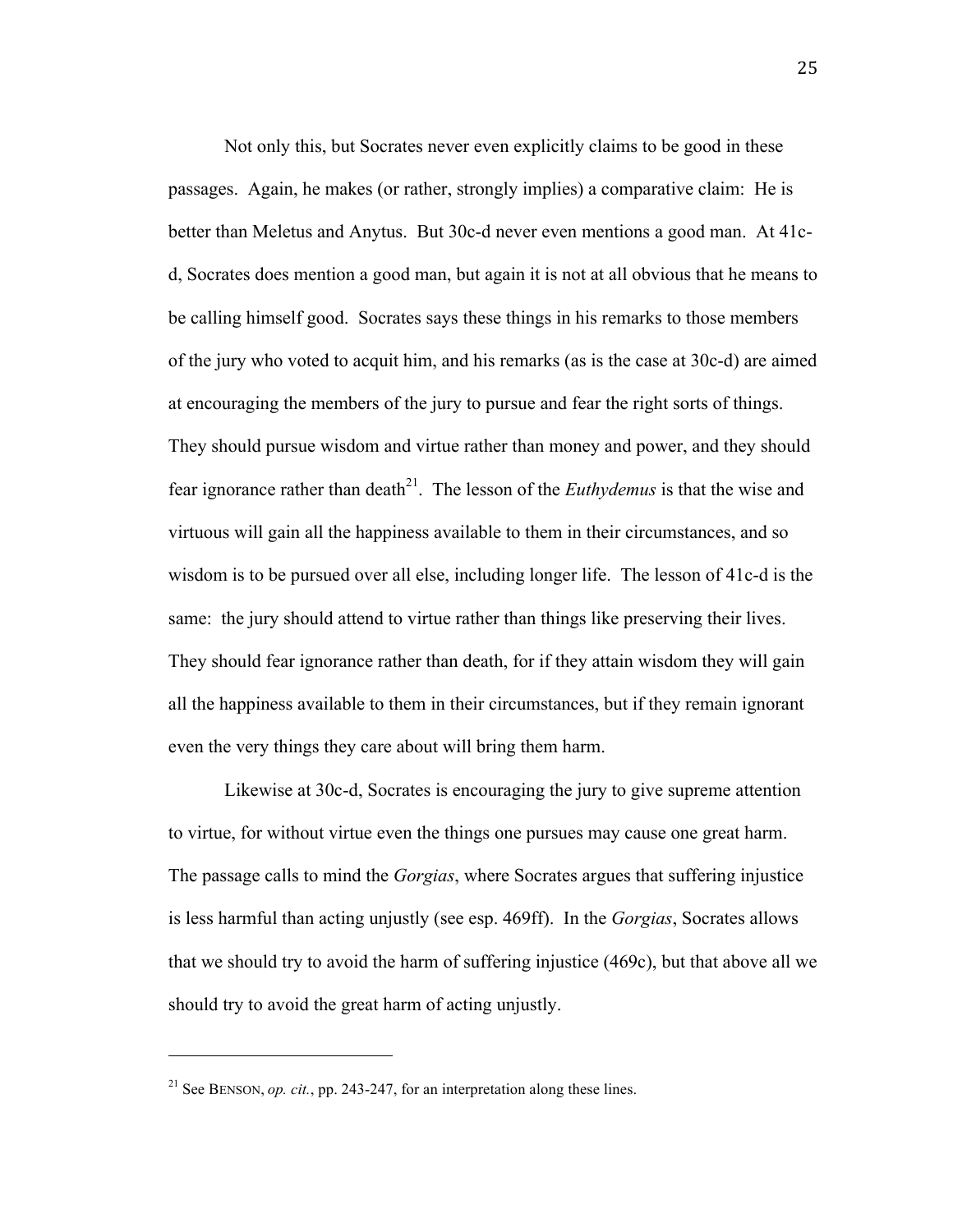At 30c-d, Socrates begins and ends the passage with comparative claims: "harm me more than yourselves"; "which he and others think to be a *great* harm" (emphasis mine); "he is doing himself much greater harm". But in the middle, he makes claims that seem to be categorical: "Neither Meletus nor Anytus can harm me in any way"; "I do not think it is permitted that a better man be harmed by a worse". I propose that we read the comparative claims throughout, so that the apparent categorical claims are not actually categorical. Some evidence for this comes at 37b-c, where Socrates says that imprisonment, a fine, and exile are things that "I know very well to be an evil". This contradicts the categorical reading of 30c-d. If Socrates is allowing that these may be harms (and harms Meletus and Anytus could inflict on him), though not great harms in comparison with acting unjustly, the apparent inconsistency is dissolved. Again, this reading fits well with the surrounding context: 30c-d is flanked on one side by the famous passage in which Socrates describes his divine mission of exhorting the Athenians not to care for wealth, reputation, and honors while ignoring wisdom, truth, and the best possible state of the soul (28e-30b); and it is flanked on the other side by the famous metaphor of Socrates as a gadfly stirring up Athens, a great horse (30e-31b). The point of the larger passage is to exhort the Athenians to direct their efforts to the right sorts of pursuits. The comparative reading fits this context nicely, for it emphasizes that the greatest harm comes to those who act without regard for the condition of their souls.

Apart from these considerations, it is highly questionable whether Socrates could consistently maintain that he is good but not wise, as he must on Brickhouse and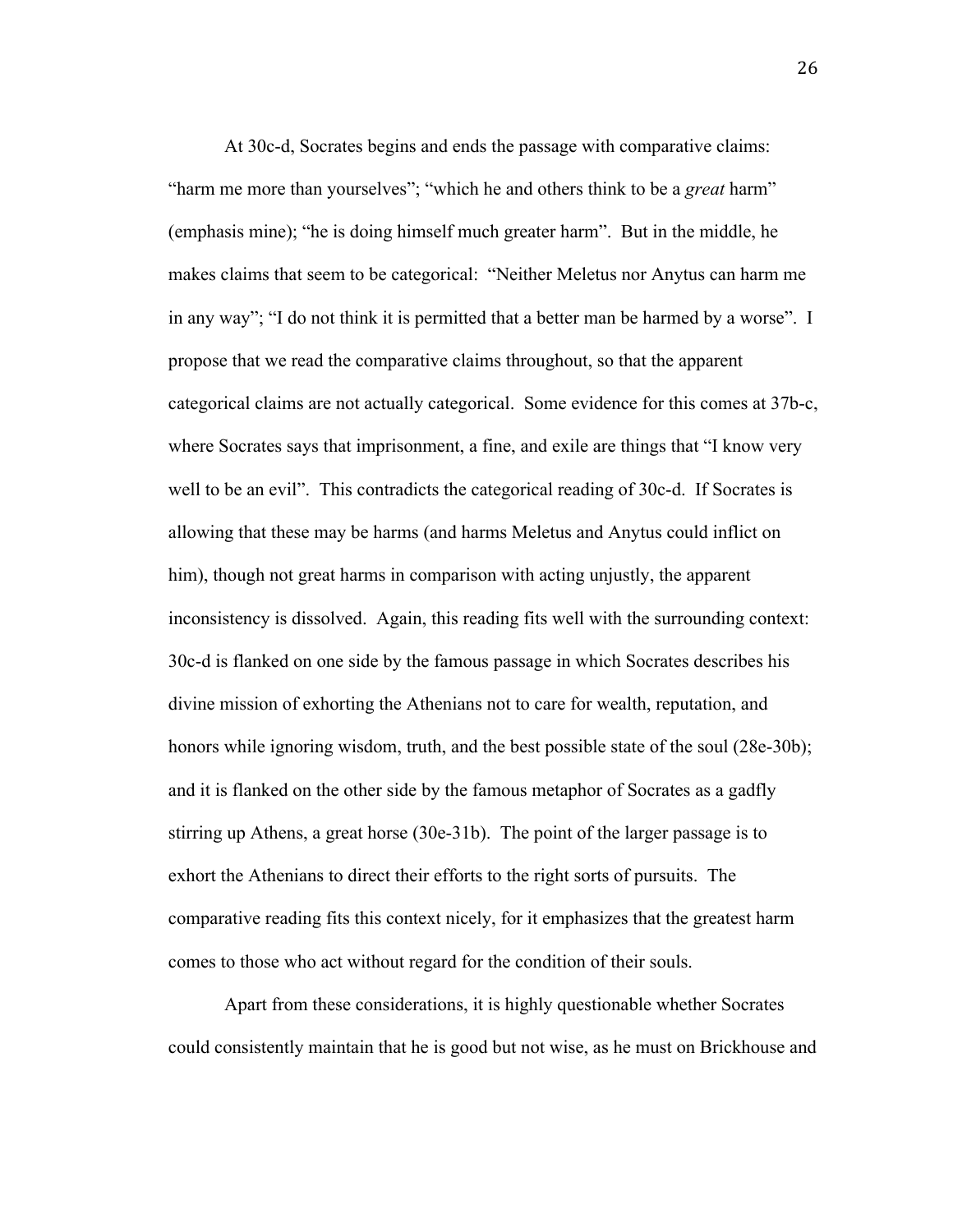Smith's account. There is some evidence to think that, according to Socrates, goodness entails wisdom. There is the suggestive evidence that 'good' and 'wise' often occur as a pair of adjectives describing a person. But this is merely suggestive. There is a passage at the end of the first protreptic of the *Euthydemus* that seems to indicate (though not quite decisively) that wisdom is required for goodness: Socrates encourages Euthydemus and Dionysodorus to "start where I left off and show the boy what follows next: whether he ought to acquire every sort of knowledge, or whether there is one sort that he ought to get in order to be a happy man and a good one, and what it is" (282e; Sprague trans.). One passage, though, seems to me to be decisive, or very close to it: *Laches* 194d1-3. Nicias tells Socrates (Sprague trans): "I have often heard you say that every one of us is good with respect to that in which he is wise and bad in respect to that in which he is ignorant." Socrates confirms that he has often said this: "By heaven you are right, Nicias." The significance of the passage is plain: Goodness entails wisdom. Someone might object that the principle is ambiguous between (i) *If a person is wise with respect to x, then she is good with respect to x* and (ii) *A person is good with respect to x just in case she is wise with respect to x*. The first formulation leaves room for someone who lacks wisdom but is nevertheless not ignorant (someone like Socrates?) to be good. Perhaps. But Nicias' next line (4-5) shows that he has the second formulation in mind: "Then if the courageous man is good, it is clear that he is wise<sup>22</sup>." The inference is not immediately from courageous to wise, but from good to wise, and the principle is taken from Socrates' own (oft

<sup>&</sup>lt;sup>22</sup> Here I depart from Sprague's "if a man is really courageous", for the text reads as follows: "Οὐκοῦν εἴπερ ὁ ἀνδρεῖος ἀγαθός, δῆλον ὅτι σοφός ἐστιν."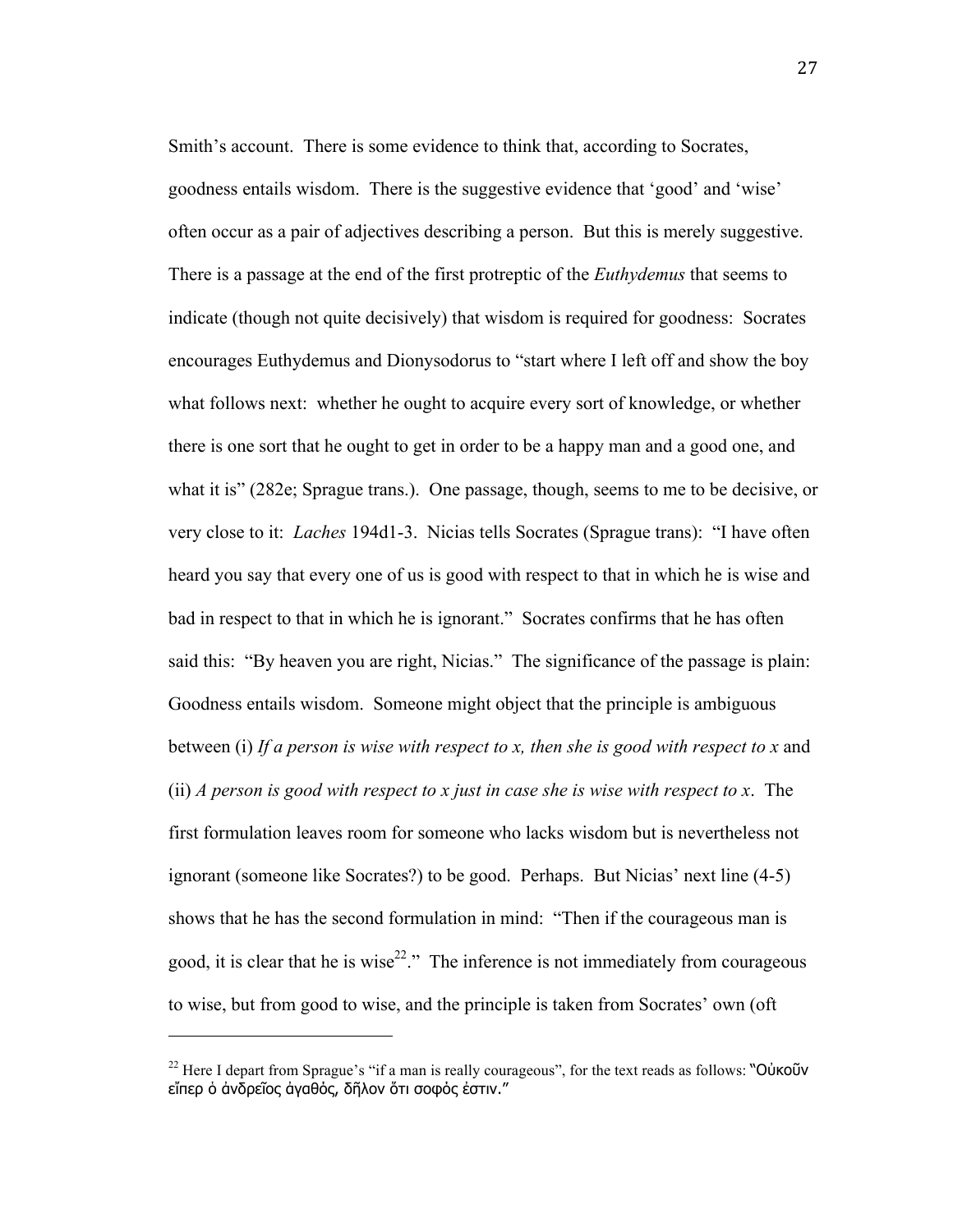repeated) conviction. I submit that we have no reason to think that Socrates (or the author, for that matter) has in mind a different formulation of the principle than Nicias does.

There is another passage that Brickhouse and Smith take to show that Socrates is happy: *Apology*  $41c^{23}$ . Here Socrates says that "it would be an extraordinary happiness to talk with" the likes of Odysseus or Sisyphus, "to keep company with them and examine them" (Grube trans.). But of course, keeping company with others and examining them is precisely what Socrates spends his time doing in this life. If the very same activity that Socrates devotes himself to in this life would be an extraordinary happiness in the next, then it would seem that Socrates must be happy in this life as well. But again, Socrates is not virtuous, and so virtue must not (though elenctic activity may) be necessary for happiness. To put it another way, if elenctic activity suffices for happiness but not for virtue, then virtue is not necessary for happiness.

Two observations should serve to undermine the apparent force of this passage. First, this passage, like those considered above, occurs in a context in which Socrates is trying to persuade the jurors to fear death less than they fear ignorance or vice. The focus here is not so much on the distinctiveness of the activity (elenctic activity), but on the superior quality of people with whom Socrates can engage in such activity (great heroes), and on the lack of obstacles (like hostile juries) to engaging in such activity. Given such a set of interlocutors and an unlimited amount of time to

 

<sup>23</sup> BRICKHOUSE AND SMITH, *op. cit.*, pp. 129-130.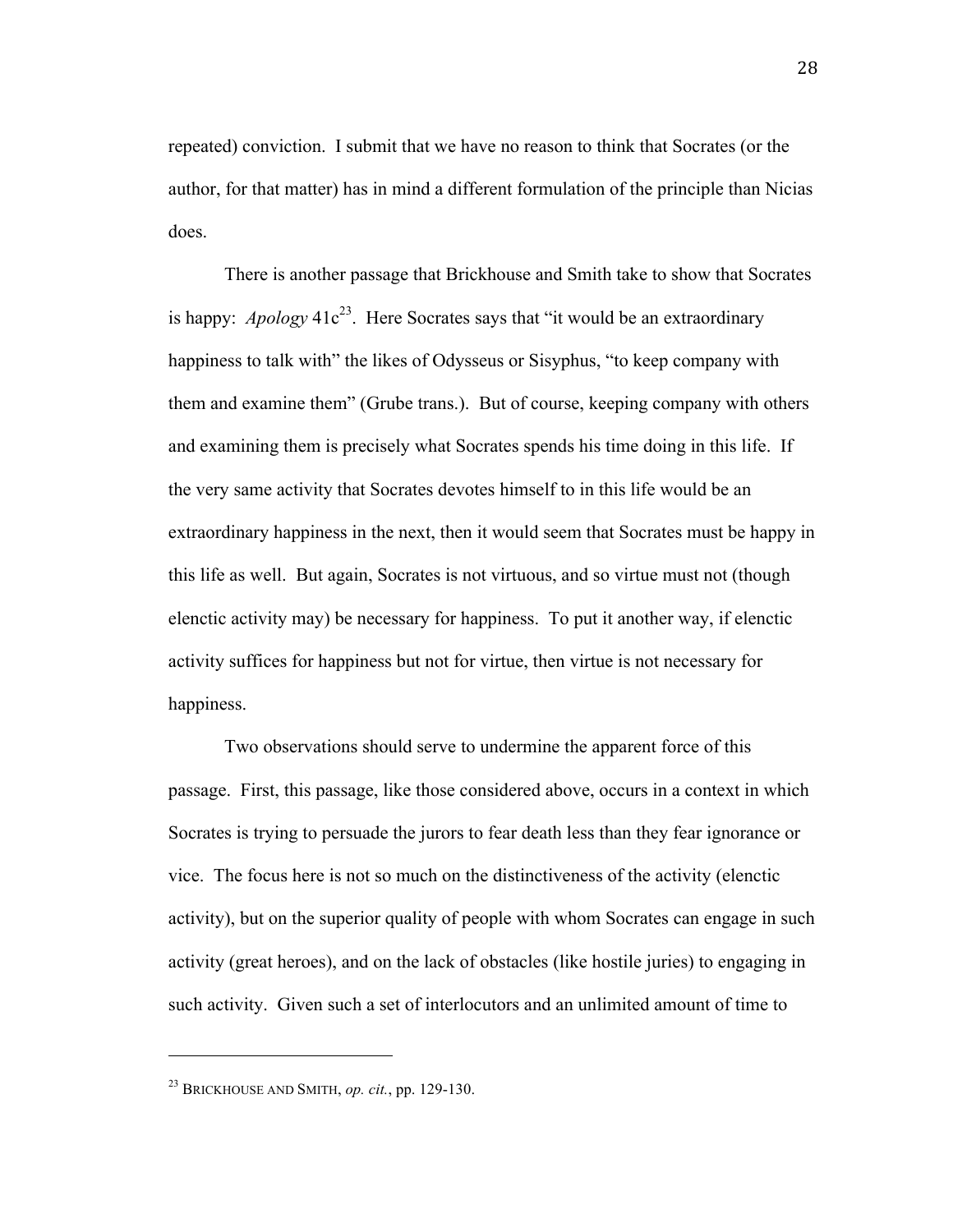talk with them, Socrates may even have high hopes that he will find the wisdom he seeks<sup>24</sup>. The state of affairs he describes, then, is a "happy" one. This shift from talking of Socrates as happy to talking about a happy state of affairs should not be viewed with suspicion. First, Socrates never says explicitly in this passage that he means to describe himself (or rather, his hypothetical future self) as happy. And second, there is a precedent in the *Apology* for use of the term 'happiness' as applied to states of affairs. At 25b, Socrates says that "it would be a great happiness" were it the case that he alone corrupted the youth, while all others improved them. But clearly he does not mean to attribute happiness to himself or any particular individual here. Rather, he means something like 'a very happy state of affairs'. Indeed, this is exactly how Grube translates it<sup>25</sup>.

Second, and even more tellingly, only one page earlier (40c-d) Socrates claims that if "the dead are nothing and have no perception of anything", then he would count

<sup>&</sup>lt;sup>24</sup> Constructivists, who maintain that Socrates' elenctic activity may result not only in the exposure of ignorance but also in the attainment of knowledge, can allow that Socrates may find this wisdom through elenctic activity even if none of his interlocutors is wise either. Non-constructivists, too, may suppose that Socrates could find this wisdom through elenctic activity: Perhaps at least one of these great men and women is wise, can be discovered to be wise through elenctic activity, and can impart this wisdom to Socrates.

<sup>25</sup> In the only other use of 'εὐδαιµονία' or one of its cognates in the *Apology* outside of 41c, Socrates again uses it in a way that cannot quite be taken as a straightforward attribution of genuine happiness to some individual. At 36d-e, he tells the *entire* jury, "The Olympian victor makes you think yourself happy; I make you be happy." But surely Socrates does not think that many (or perhaps even any) of the jurors are happy. He must mean rather that he brings them closer to attaining happiness, or something of the sort. But then Socrates' imagined afterlife spent examining the great men and women of the past may also be interpreted this way: It brings Socrates closer to happiness than his current state. The lines that follow the claim about extraordinary happiness at 41c4 may be interpreted along the same lines: "[Those in Hades] are happier than we are here in other respects." (c5-6) In what respects are they happier? The line preceding gives us one respect: They would not be put to death for engaging in philosophical activity. The line following may give us another (though this is unclear): For the rest of time they are deathless. In either case, an impediment to their attaining the wisdom required for happiness is removed and so they are better off with respect to happiness, even if they have not actually attained it.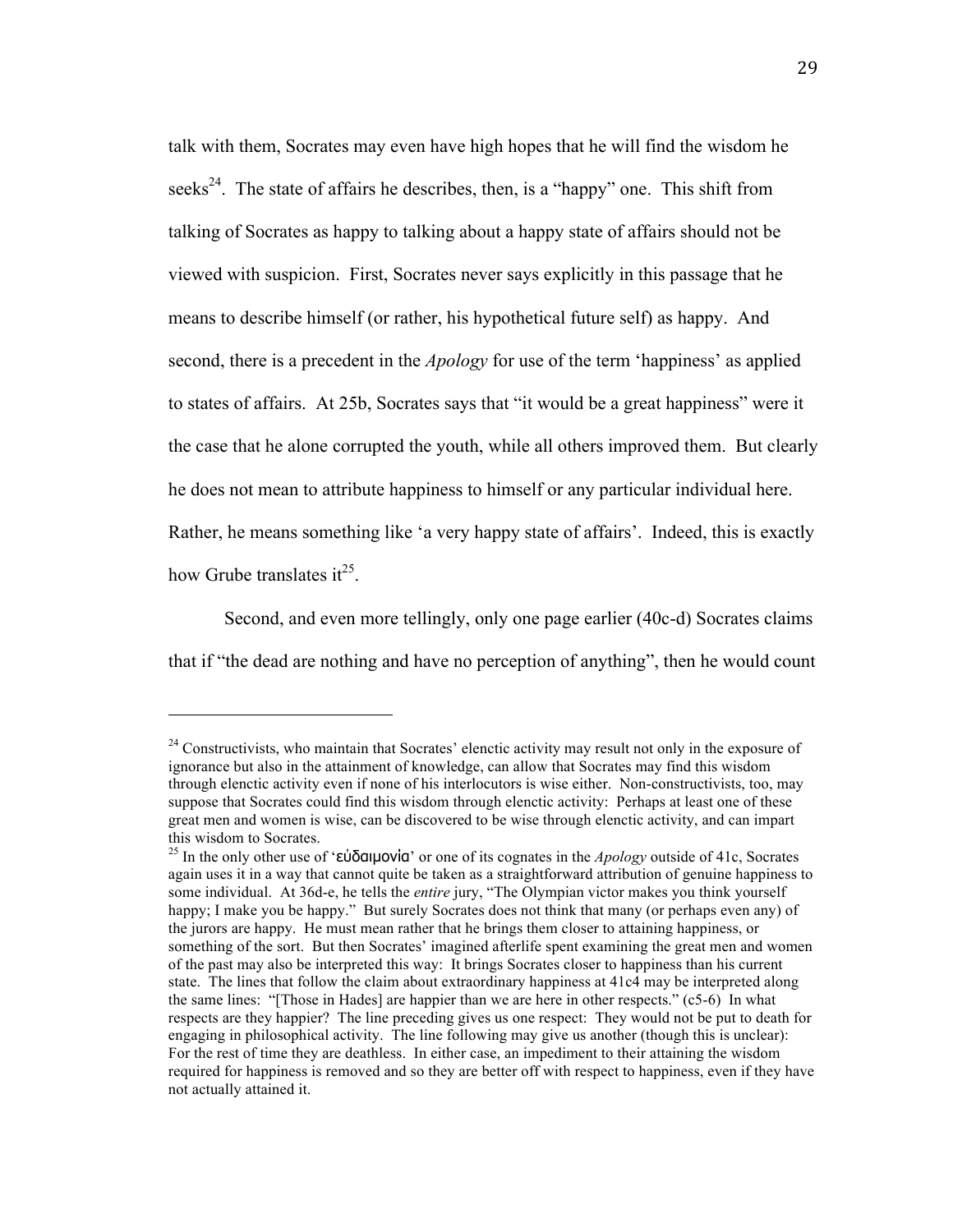death as "a great advantage". In other words, as I discussed above, Socrates says that annihilation would be a great gain for him. For someone for whom annihilation would be a great gain, life is not happy. So, whatever Socrates means at 41c, he does not mean to suggest that he is now happy. Perhaps what he means is to emphasize that, while he values his investigations now, it would really be something special if he gained access to the likes of Homer and Ajax and Odysseus. And maybe he even thinks such investigations might lead to his happiness. But we should not infer that he is happy now.

Against a powerful portrait of a happy Socrates, I have argued that there is strong evidence from the *Apology* that Socrates takes himself not to be happy. I noted that this is to be expected if Socrates thinks (i) that he lacks moral knowledge, or virtue, and (ii) that moral knowledge is necessary for happiness. In order to resist one way of motivating the powerful portrait, I argued that there is strong evidence that Socrates is committed to the necessity of moral knowledge for happiness. Finally, I argued that the apparent evidence from the *Apology* for the powerful portrait is merely apparent evidence. I conclude that Socrates does not take himself to be happy. Those who are prepared to endorse (i) and (ii) should also be prepared to endorse this conclusion. But even those who would deny that Socrates holds one or the other of these two propositions must face up to the clear implication of the argument of *Apology* 40c-41a, and offer either some other explanation (other than Socrates' commitment to the above two propositions) of Socrates' failure to achieve happiness,